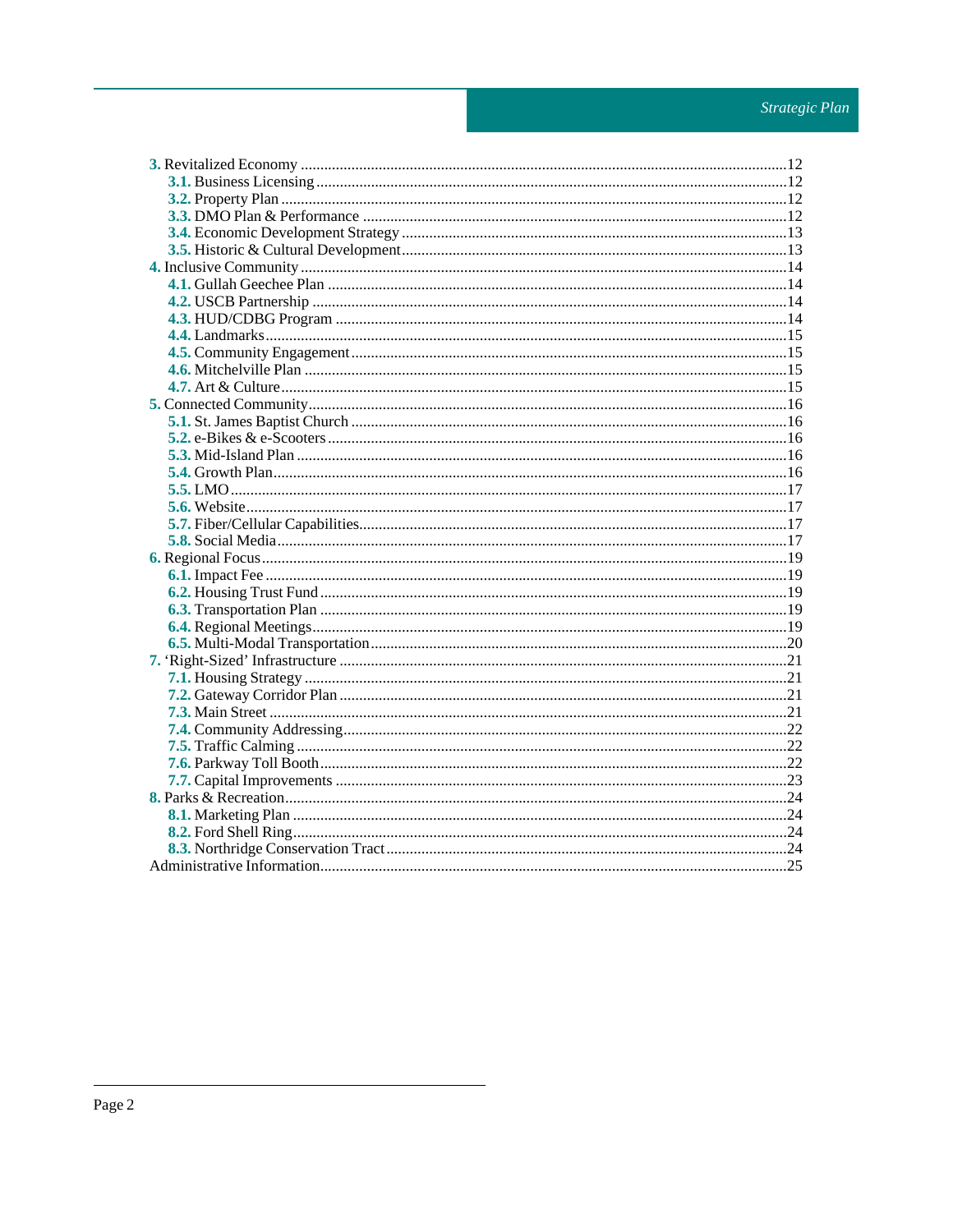# **Town of Hilton Head Island (HHI)**

# **Description:**

Incorporated in 1983 as a limited services government, the Town of Hilton Head Island proudly serves a diverse community of more than 40,000 residents and over 2.5 million annual visitors in all facets of life, work, and recreation. Each day, a devoted workforce of 119 Town Hall staff and 142 Fire Rescue staff come together to ensure the needs of the community are met through municipal service.

# **Stakeholder(s):**

#### **Hilton Head Town Council**

**JohnJ. McCann**: *Mayor*

**William D. Harkins**: *Mayor Pro-Tem, Ward 2*

**Alex Brown**: *Ward 1*

**David Ames** : *Ward 3*

**Tamara Becker** : *Ward 4*

**Thomas W. Lennox** : *Ward 5*

**GlennStanford**: *Ward 6*

#### **Hilton Head TownStaff**

**Marc Orlando, ICMA-CM** : *Town Manager*

**Joshua A. Gruber, JD, MPA** : *Deputy Town Manager*

**AngieStone, IPMA-SCP** : *Assistant Town Manager*

**Shawn A. Colin, AICP** : *Senior Policy Advisor to Town Manager*

**Krista Wiedmeyer** : *Town Clerk*

**Jeff Buckalew, PE** : *Interim Infrastructure Services Director*

**Carolyn Grant** : *Communications Director*

**Jenn McEwen**: *Director of Cultural Affairs*

**Jennifer B. Ray** : *Capital Program Manager*

Lisa Stauffer : *Director of Human Resources*

**Brad Tadlock**: *Fire Chief*

**John Troyer** : *Finance Director*

**John Tuttle** : *Technology & Innovation Director*

**Chris Yates**: *Interim Community Development Director Contributor*

**Taylor Ladd**: *Project Planner & Our Plan Project Lead*

# <span id="page-2-0"></span>Vision

Successful implementation of the policy directions of Town Council

# <span id="page-2-1"></span>Mission

To promote the health and vitality of the community we serve through ethical and inclusive programs, policies and actions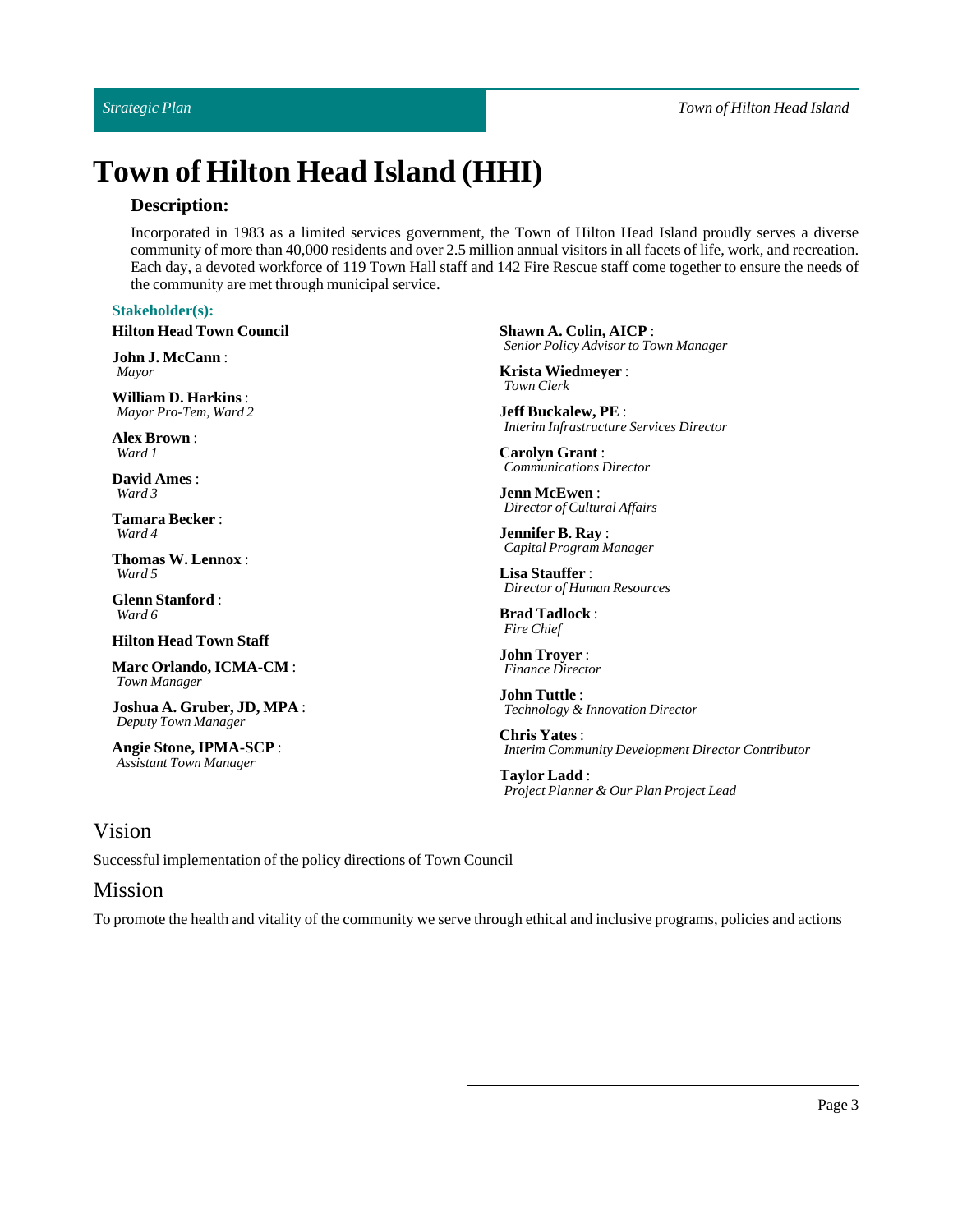# <span id="page-3-0"></span>**1. Excellence**

*Require and sustain excellence of Place, People, Planning, and Process.*

<span id="page-3-1"></span>Relentless Pursuit of Excellence

# **1.1.** American Rescue Plan

#### *Implement American Rescue Plan Funding Appropriation*

Start Date: FY 2021 | Purpose: As a result of the COVID-19 pandemic, the United States Congress adopted House Resolution 1319 known as the American Rescue Plan. This Act appropriated funding to local governments to counteract the impacts of the pandemic and to allow investment in services and infrastructure that would make the community more resilient from ongoing and future pandemics. Additionally, this Act allowed local governments to utilize this funding to restore revenues that it would have otherwise received in the absence of the pandemic and to utilize that funding for general public purposes. The Act requires that the Town provide reports on the expenditure of these funds by certain milestone dates and must ultimately develop an appropriate plan to fully expend all funding that it receives. The Town will receive \$5,227,178.00 under the Act.

#### **Stakeholder(s):**

**John Troyer** : *Project Manager | Finance Director, Department: Finance*

# <span id="page-3-2"></span>**1.2.** Revenue Sources

#### *Assess Alternative Revenue Sources*

Start Date: FY 2021 | Purpose: Conduct an evaluation of potential future revenue sources to ensure that the Town can continue to deliver quality public services and facilities that achieve best-in-class distinction.

### **Stakeholder(s):**

**John Troyer** :

*Project Manager | Finance Director, Department: Finance*

#### <span id="page-3-3"></span>**1.3.** Parking

#### *Implement Parking Master Plan*

Start Date: FY 2022 | Purpose: Implementation of appropriate recommendations from the Walker Consultants Parking Master Plan so as to provide more effective regulation and enforcement of beach parking facilities, improve public communication concerning available parking opportunities, and develop an enterprise program through paid parking fees that can be reinvested into the parking management program and the overall improvement of the Town's beach access areas.

#### **Stakeholder(s):**

#### **Joshua Gruber** :

*Project Manager | Deputy Town Manager, Department: Executive*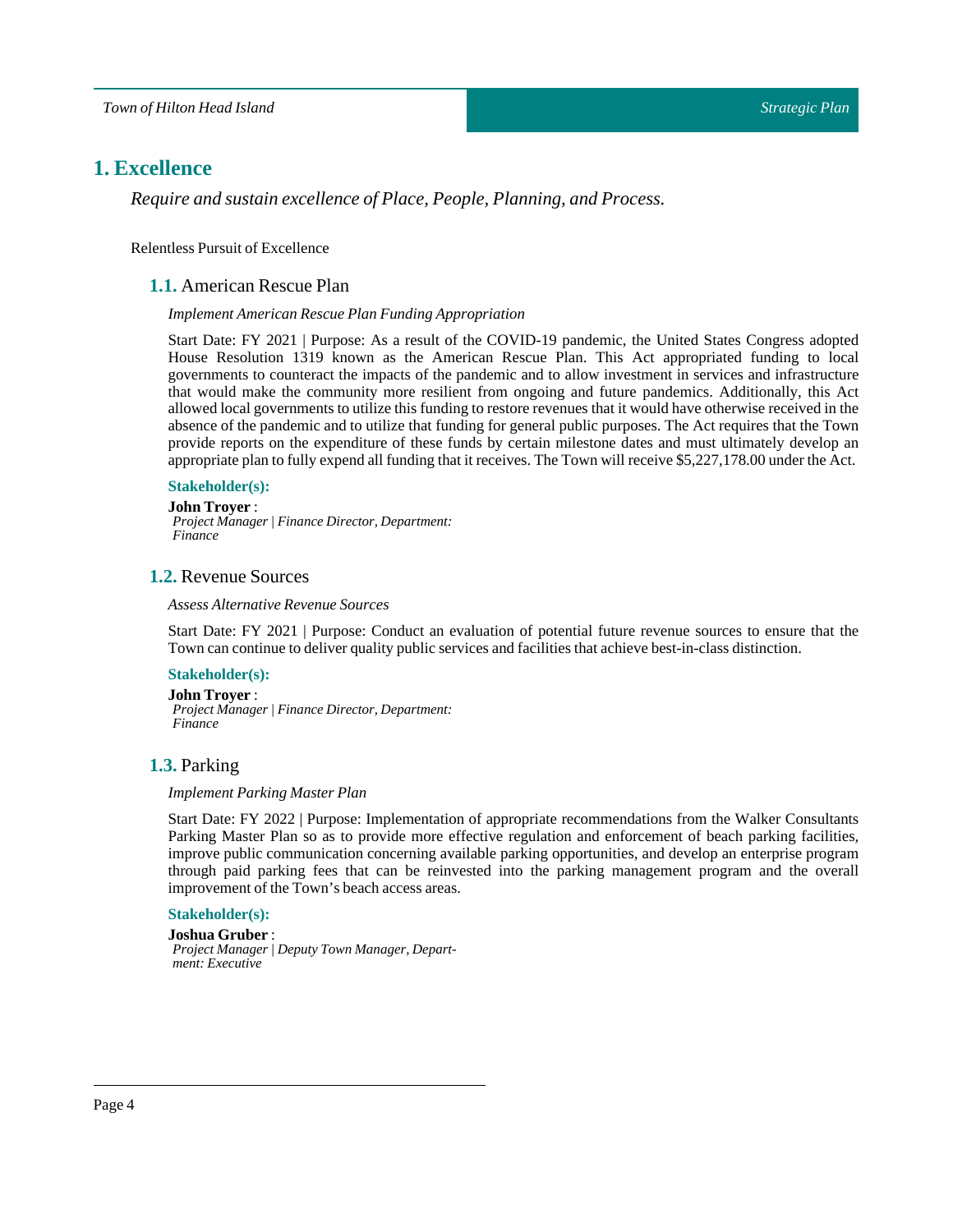# <span id="page-4-0"></span>**1.4.** Short-Term Rentals

*Adopt & Implement ShortTerm Rental Regulations*

Start Date: FY 2022 | Purpose: Develop a Short-term Rental Ordinance to address the numerous impacts of short-term rentals on single-family neighborhoods including the destruction of neighborhoods, environmental impacts, demands on Fire Rescue services and infrastructure, and an imbalance between residential and resort districts.

#### **Stakeholder(s):**

#### **Teri Lewis** :

*Project Manager | Deputy Community Development Director, Department: Community Development*

#### <span id="page-4-1"></span>**1.5.** Affiliated Agencies

#### *Implement Affiliated AgencyTown Funding Process*

Start Date: FY 2022 | Purpose: In order to ensure an equitable, consistent, and transparent means of receiving, evaluating, and making awards of public funding to private entities, the Town should undertake an examination of this process to fully understand what limitations, if any, are in place regarding the appropriate of public funds to private entities. There should also be the development of a formalized process that will guide this decision making process to achieve the desired outcomes in the consideration of these types of requests.

#### **Stakeholder(s):**

**Joshua Gruber** : *Project Manager | Deputy Town Manager, Department: Executive*

#### <span id="page-4-2"></span>**1.6.** Redistricting

#### *Adopt & Implement 2020 Census Redistricting*

Start Date: FY 2022 | Purpose: The Town is constitutionally required to redraw the boundaries of its Town Council wards upon the completion of a decennial census in order to ensure equal representation and the cohesiveness of neighborhoods or other similar communities of interest.

#### **Stakeholder(s):**

**Joshua Gruber** : *Project Manager | Deputy Town Manager, Department: Executive*

#### <span id="page-4-3"></span>**1.7.** Cultural Affairs

*Implement Cultural Affairs Strategic Plan*

Start Date: FY 2022 | Purpose: Implement the Office of Cultural Affairs Strategic Plan so as to enhance arts and cultural activities on the Island through the coordination and alignment of new and existing projects/programs.

# **Stakeholder(s):**

**Jenn McEwen**: *Project Manager | Director of Cultural Affairs, Department: Office of Cultural Affairs*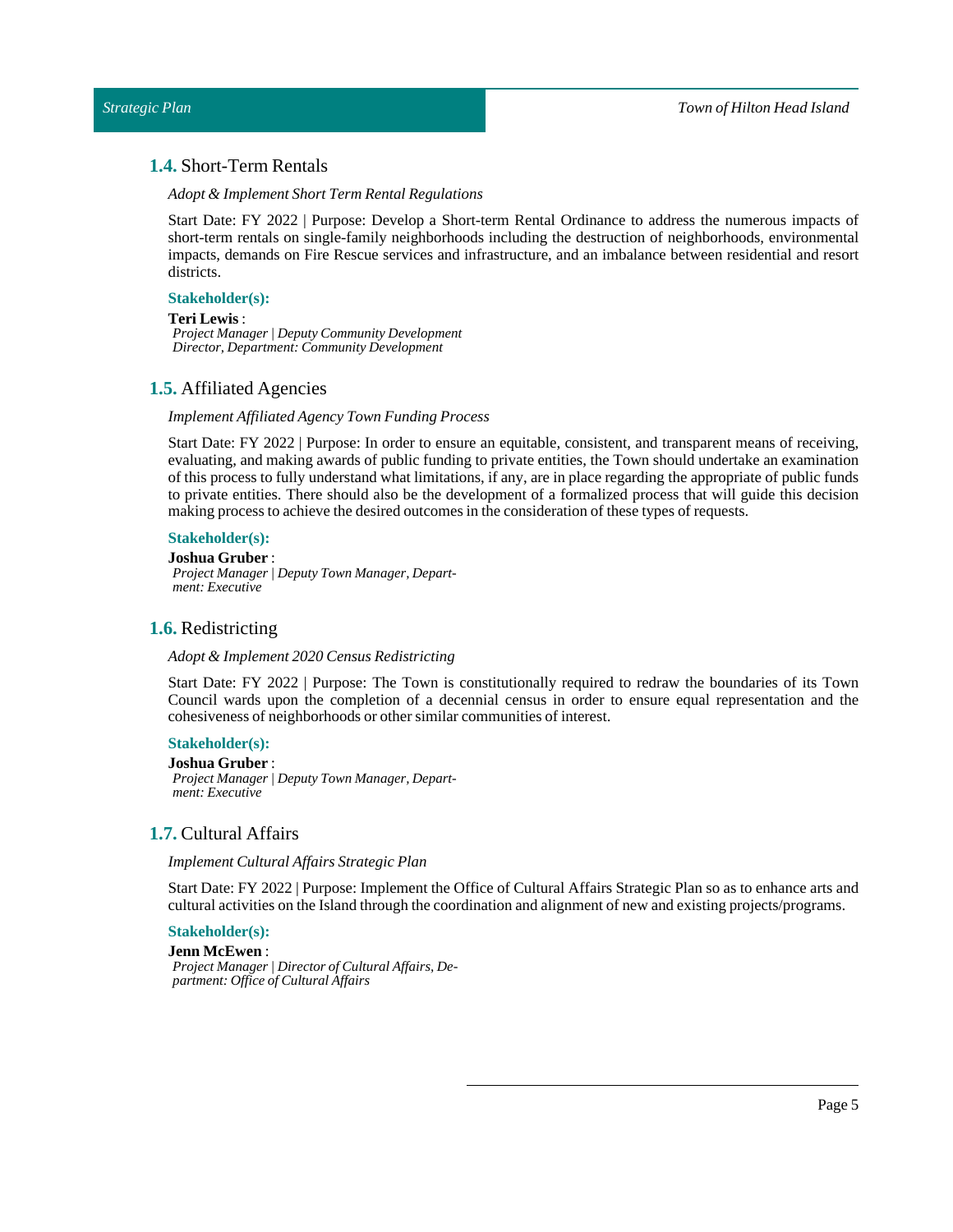# <span id="page-5-0"></span>**1.8.** Financial Policies

*Strengths, Weaknesses, Opportunities & Threats (SWOT) Assessment of Financial Policies*

Start Date:FY 2022 |Purpose: Conduct a comprehensive review of the Town's current formalized fiscal policies to identify any areas for improvement or further strengthening of the Town's fiscal practices.

# **Stakeholder(s):**

**John Troyer** : *Project Manager | Finance Director, Department: Finance*

# <span id="page-5-1"></span>**1.9.** Real Estate Transfer Fee

#### *Adopt Real EstateTransfer Fee Extension & Expansion*

Start Date: FY 2022 | Purpose: Pursue extension of the Real Estate Transfer Fee and evaluate the modification of its uses to allow for the maintenance and improvement of existing properties that have previously been acquired by the Town.

#### **Stakeholder(s):**

**Joshua Gruber** : *Project Manager | Deputy Town Manager, Department: Executive*

# <span id="page-5-2"></span>**1.10.** Beach Plan

#### *Adopt & Implement Beach Master Plan*

Start Date: FY 2023 | Purpose: Undertake a study of the public beach access areas and the overall beach going experience to develop a Beach Master Plan. Solicit public input and engagement in the Master Planning process to achieve stakeholder buy in and facilitate implementation of the MasterPlan recommendations.

#### **Stakeholder(s):**

#### **Aaron Black**:

*Project Manager | Facilities Manager, Department: Infrastructure Services*

# <span id="page-5-3"></span>**1.11.** Beach Shuttle

#### *Enhance Beach Shuttle Services*

Start Date: FY 2023 | Purpose: Provide a safe, clean, well-publicized and enjoyable free beach shuttle service that will transport citizens between parking areas and public amenities. Evaluate enhancements to both beach shuttle service and area trolley service so as to increase resident experience associated with these activities.

# **Stakeholder(s):**

**Jeff Buckalew** : *Project Manager | Interim Infrastructure Services Director Department: Infrastructure Services*

# <span id="page-5-4"></span>**1.12.** Brand Strategy

#### *Establish Island Brand Development Strategy*

Start Date: FY 2023 | Purpose: The Town will develop an Island brand development campaign in partnership with the Town's Destination Marketing Organization to identify Town vision and values and a framework to communicate our vision, values, and enhance all facets of the Town's image and brand.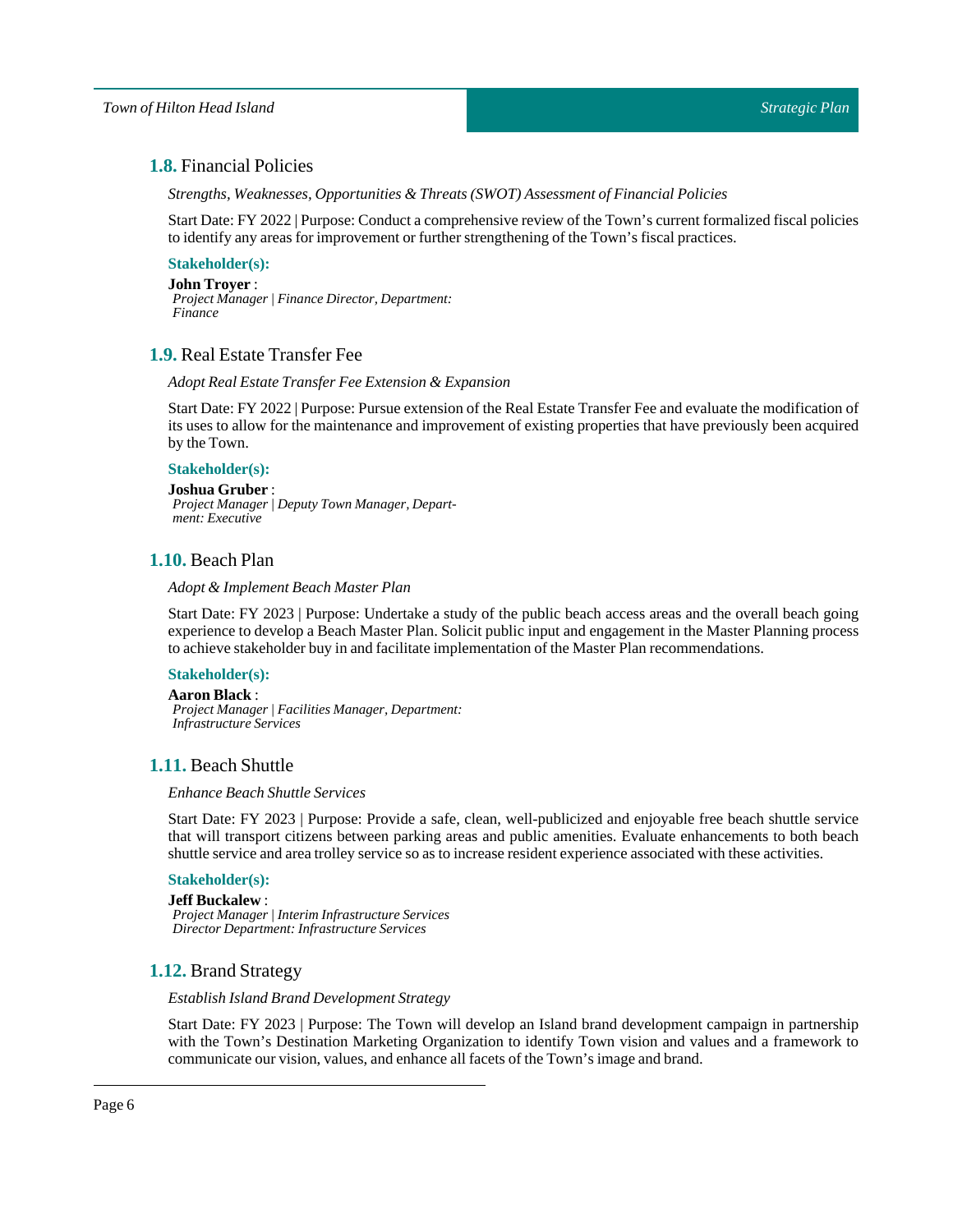*Town of Hilton Head Island*

### *Strategic Plan*

#### Stakeholder(s):

#### **AngieStone** :

*Project Manager | Assistant Town Manager, Department: Executive*

# <span id="page-6-0"></span>**1.13.** Human Resources Plan

#### *Adopt & Implement a Human Resources Strategic Plan*

Start Date: FY 2023 | Purpose: Develop a Human Resources strategic plan that provides the methods to address current and future workforce needs to achieve Town Council's work plan.

#### **Stakeholder(s):**

#### Lisa Stauffer :

*Project Manager | Human Resources Director, Department: Human Resources*

# <span id="page-6-1"></span>**1.14.** Technology & Innovation Plan

#### *Adopt & Implement aTechnology & Innovation Strategic Plan*

Start Date: FY 2023 | Purpose: Develop a Technology and Innovation Strategic Plan that provides a method to achieve overall and long-term information technology goals.

### **Stakeholder(s):**

#### **John Tuttle** :

*Project Manager | Technology & Innovation Director, Department: Technology & Innovation*

#### <span id="page-6-2"></span>**1.15.** COVID-19

*Respond to COVID-19 Pandemic*

Start Date: FY 2020 |

#### **Stakeholder(s):**

#### **Tom Dunn**:

*Project Manager | Emergency Manager, Department: Fire Rescue*

#### <span id="page-6-3"></span>**1.16.** Permitting & Plan Reviews

#### *Improve Permitting & Plan Review Process*

Start Date: FY 2021 | Purpose: Identify areas of improvement within the Town's permitting and plan review processes so as to accelerate the time necessary to conduct sufficient reviews to the greatest extent practical, improve communications with customers regarding the status of pending request, and significantly improve the overall customer service experience associated with obtaining a permit or development plan review.

# **Stakeholder(s):**

# **Teri Lewis** :

*Project Manager | Deputy Community Development Director, Department: Community Development*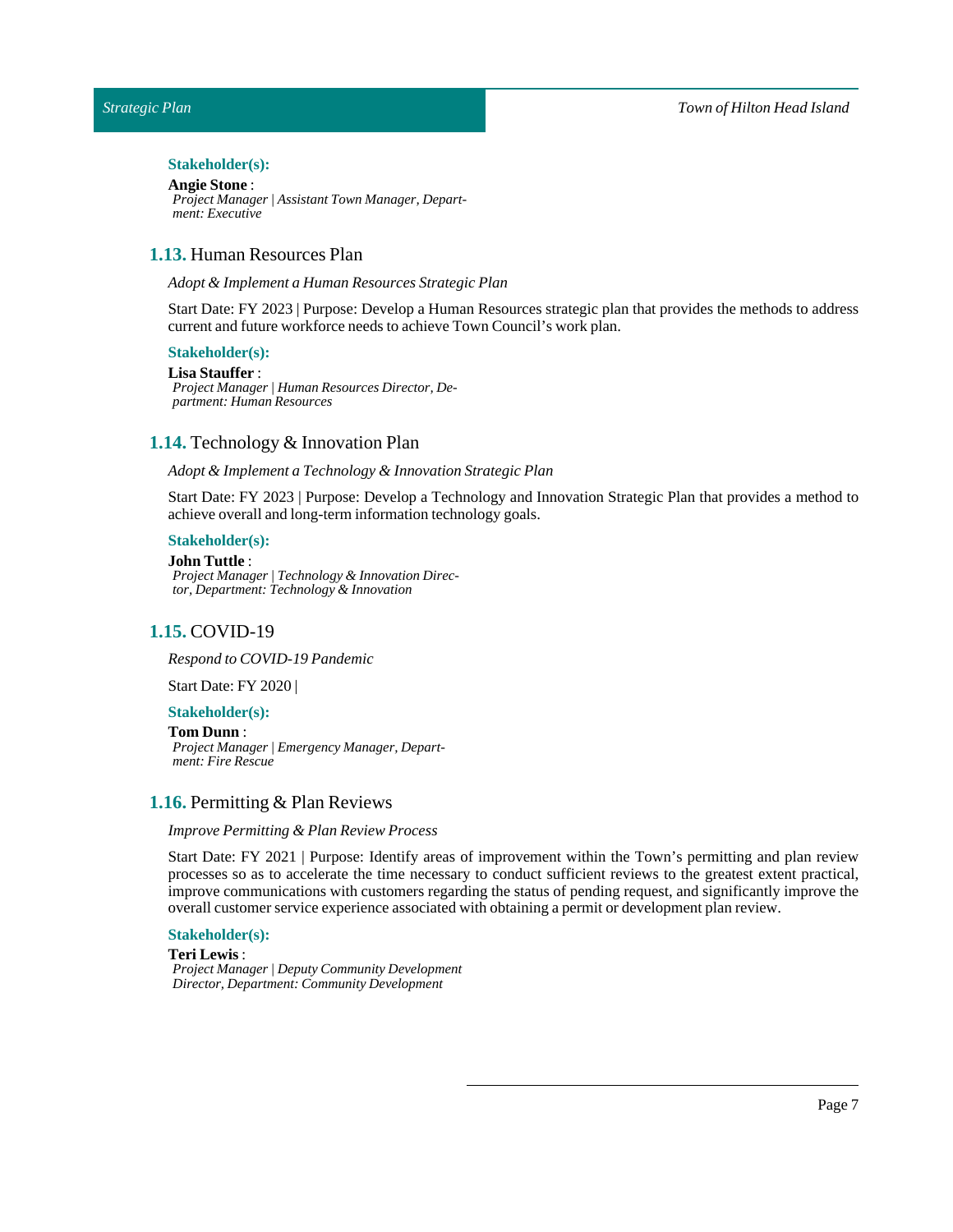# <span id="page-7-0"></span>**1.17.** Employee Satisfaction

#### *Conduct & Respond to Employee Satisfaction Survey*

Start Date: FY 2021 | Purpose: Conduct an Employee Survey assess employee engagement focusing on accountability, communication, recognition, working relationships and the employee's understanding and commitment to the Town's mission and core values.

# **Stakeholder(s):**

#### Lisa Stauffer :

*Project Manager | Human Resources Director, Department: Human Resources*

# <span id="page-7-1"></span>**1.18.** Boards, Commissions & Committees

#### *Improve Administrative Support Process for Boards, Commissions & Committees*

Start Date: FY 2021 | Purpose: Implement a technology solution to ensure public meetings run smoothly, increase internal efficiency, and document decisions proficiently so policymaking is open and available to the public. Effectively manage boards and commission appointments, talent bank, applicant tracking, and administration required to optimize the processes of the various Town board, commissions, and committees.

#### **Stakeholder(s):**

#### **Krista Wiedmeyer** :

*Project Manager | Town Clerk, Department: Executive*

# <span id="page-7-2"></span>**1.19.** Services Delivery

#### *ResearchTrends & Implement Best-in-Class Municipal Services Delivery*

Start Date: FY 2021 | Purpose: The Town will become known as an entity that delivers a superior level of public services as compared to its peers and will be on the leading edge of new advancements the areas of smart/ connected cities, digit service delivery, and an emphasis on overall customer experience.

#### **Stakeholder(s):**

#### **Shawn Colin**:

*Project Manager | Senior Policy Advisor to the Town Manager, Department: Executive*

# <span id="page-7-3"></span>**1.20.** Fire Rescue Center

#### *Acquire Fire Rescue Center for Public Service Excellence Re-accreditation*

Start Date: FY 2021 | Purpose: To maintain the current Fire Service Accreditation status from the Commission on Fire Accreditation International through the Center for Public Service Excellence. Fire Rescue has been an accredited agency since 2002 and this re-accreditation process will be the 5th time Fire Rescue has applied for this status and highlights a continuous improvement model that requires an internal self-assessment documenting how the department meets the CFAI criteria.

# **Stakeholder(s):**

**Joheida Fister** : *Project Manager | Deputy Chief/Fire Marshall, Department: Fire Rescue*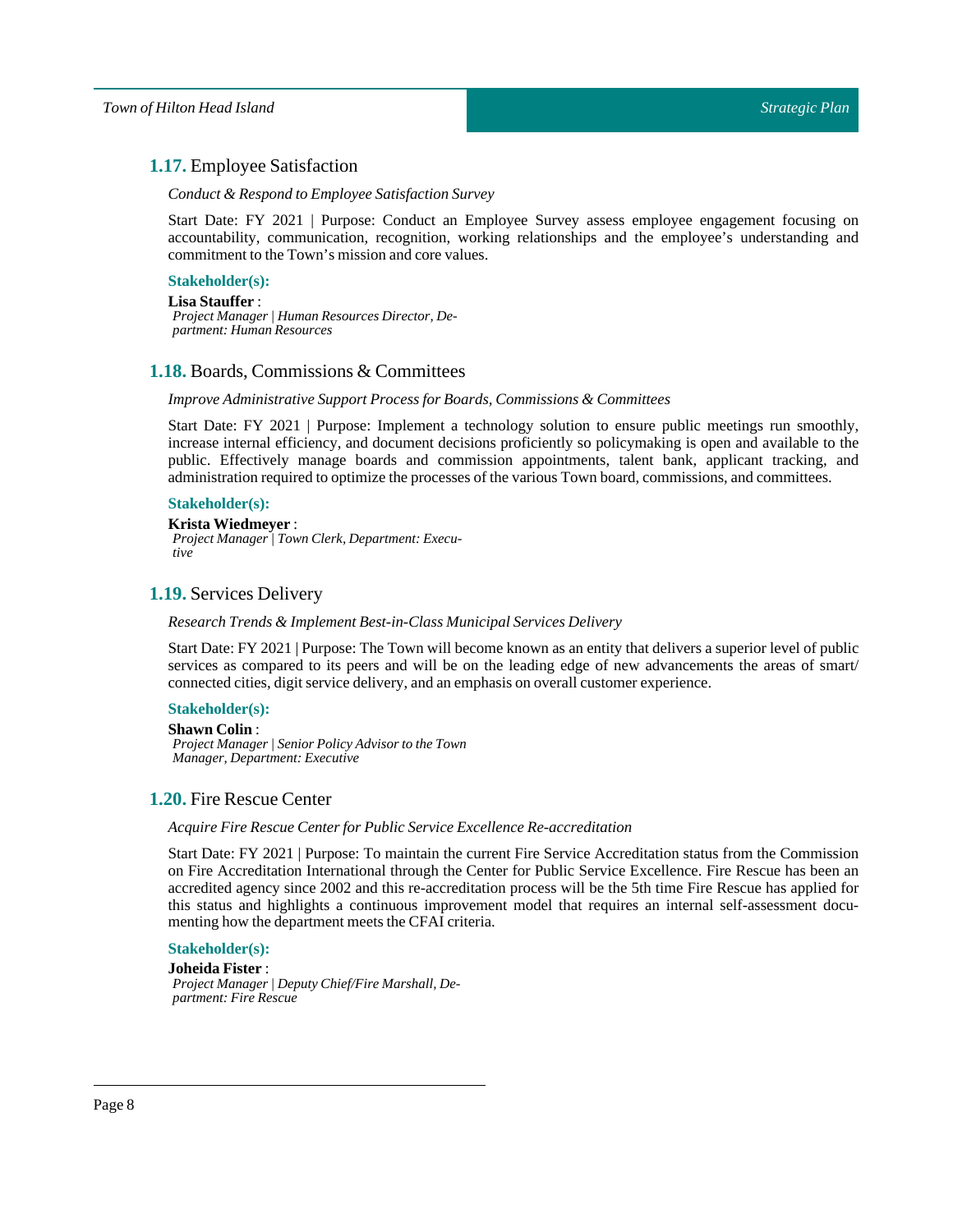# <span id="page-8-0"></span>**1.21.** Fire Rescue Plan

*Implement Fire Rescue Strategic Plan*

Start Date: FY 2021 | Purpose: To address the goals and objectives identified in the 2019-2024 adopted Fire Rescue Strategic Plan that supports the continuous improvement of the department.

# **Stakeholder(s):**

**Brad Tadlock**: *Project Manager | Fire Chief, Department: Fire Rescue*

#### <span id="page-8-1"></span>**1.22.** Communications Plan

#### *Enhance Communications Plan with Strong Social Media Emphasis*

Start Date: FY 2021 | Purpose: The enhancement of a Town communications plan with help to define the messages, priorities, strategies, and tools the Town will use when communicating with the community. The plan will ensure the Town's story is told effectively and will provide engagement between the Town and the community in a timely and effective manner. Further development of this plan will align with the strategic priorities of the Hilton Head Island Town Council thereby advancing the Town's goals and objectives.

#### **Stakeholder(s):**

#### **Carolyn Grant** :

*Project Manager | Communications Director, Department: Communications*

#### <span id="page-8-2"></span>**1.23.** Organizational Performance

*Create a Culture of High Organizational Performance*

Start Date: FY 2022 | Purpose: Improve overall governmental service levels and operational accountability within Town government through the establishment of a culture that strives for organizational excellence.

# **Stakeholder(s):**

#### **Marc Orlando** :

*Project Manager | Town Manager, Department: Executive*

# <span id="page-8-3"></span>**1.24.** SeeClickFix

#### *Implement SeeClickFix Mobile & Website Application*

Start Date: FY 2022 | Purpose: Enhance civic engagement by providing citizens with the ability to report issues like potholes, illegal dumping, overgrown parks and blight issues directly to the Town of Hilton Head Island. The issue submitter will receive an email when the request has been seen and assigned by the department and when the issue has been resolved. Department representatives will access the requests using Cartegraph OMS, the Town's asset/work order management system.

#### **Stakeholder(s):**

#### **John Tuttle** :

*Project Manager | Technology & Innovation Director, Department: Technology & Innovation*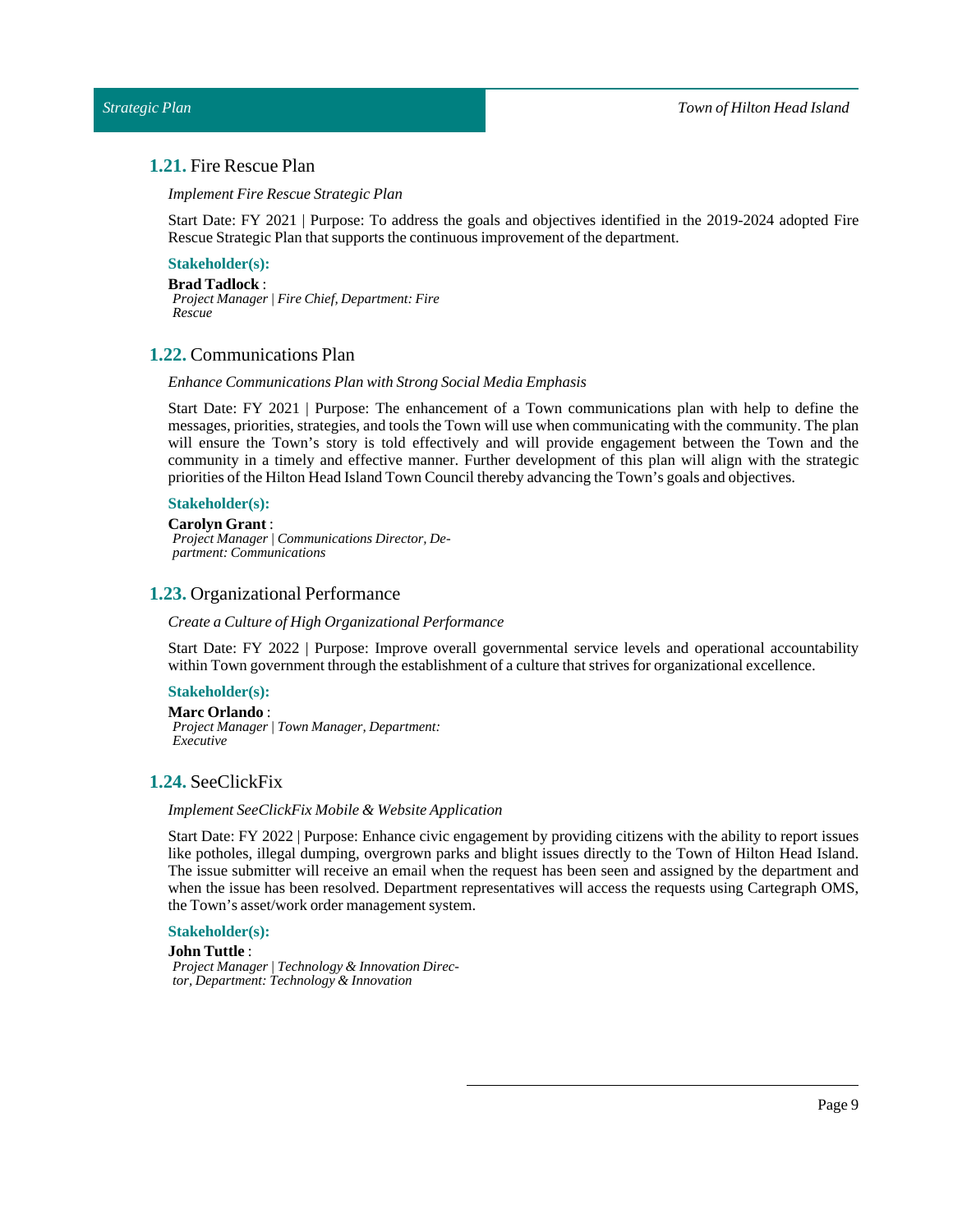# <span id="page-9-1"></span><span id="page-9-0"></span>**2. Environmental Sustainability**

*Create a resilient and sustainable environment through planning and policy*

# **2.1.** Beach Program & Plan

#### *Implement Beach Renourishment Program & Update Beach Management Plan*

Start Date: FY 2022 | Purpose: The beaches of Hilton Head Island are one of its most vital assets and great care must be taken to manage them through future storm events and potential sea level rise. In order to improve the overall coastal resiliency of the island, protect natural habitats and resources and manage the beaches, the Town will work to review and propose cost-effective improvements to the beach management program. The elements of Town's beach nourishment program should be allowed to evolve with time to take advantage of lessons learned and to incorporate new goals. The present program has been highly successful in achieving the goals of buffering erosion, maintaining a desirable width and quality of recreational beach, renourishing on a flexible schedule with multiple sand sources, and exercising environmental sensitivity. The next step to improve upon this plan is adding increased storm protection and climate change resiliency to the goals with incremental improvements to the existing plan, using a cost effective approach that improves the resident and tourist experience at the beach.

#### **Stakeholder(s):**

#### **Jeff Buckalew** :

*Project Manager | Interim Infrastructure Services Director, Department: Infrastructure Services*

# <span id="page-9-2"></span>**2.2.** Solid Waste & Recycling

*Identify Strengths, Weaknesses, Opportunities & Threats (SWOT) of Hilton Head Island Solid Waste & Recycling*

Start Date: FY 2023 | Purpose: The Town's Our Plan document lays out several goals related to increasing capacity with regards to processing recyclable materials and ensuring the long-term viability of solid waste disposal for the Island. To achieve these objective, the Town will need to work in coordination with Beaufort County as the agency responsible for household waste streams disposal for the entire county and jointly pursue opportunities that improve recycling and composting rates.

#### **Stakeholder(s):**

#### **Jeff Buckalew** :

*Project Manager | Interim Infrastructure Services Director, Department: Infrastructure Services*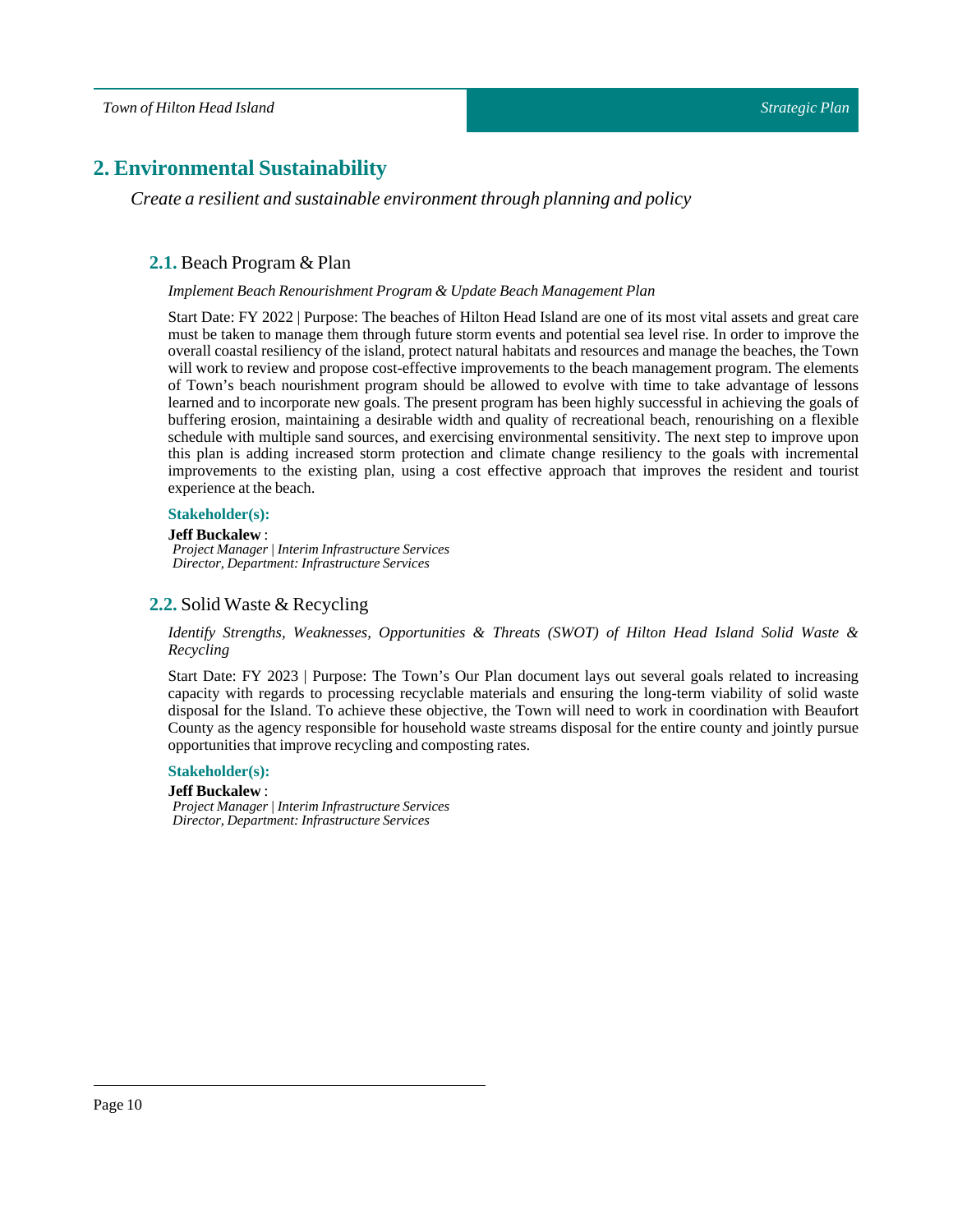# <span id="page-10-0"></span>**2.3.** Public Service Districts

*Work with Public Service Districts (PSDs) onLong-Term Capital Projects*

Start Date: FY 2023 | Purpose: Assess appropriate partnership opportunities with PSD Facilities and Capital Projects to ensure future delivery of potable water to Hilton Head Island residents.

**Stakeholder(s): PublicService Districts Jeff Buckalew** :

*Project Manager | Interim Infrastructure Services Director, Department: Infrastructure Services*

# <span id="page-10-1"></span>**2.4.** Resiliency

*Identify Strengths, Weaknesses, Opportunities & Threats (SWOT) of Hilton Head Island Resiliency*

Start Date: FY 2022 | Purpose: As Hilton Head Island is a barrier island subject to the impacts of sea level rise and other climate related affects, it is vital that a plan be developed to enhance resiliency of the island's infrastructure and developed areas against future storm events and potential sea level rise. In order to improve the resiliency of the island, the prudent application of climate change science and data to inform our administrative decisions, public policy, and infrastructure investments is critical. By using the most up to date models and sound information on future projections, we can assess vulnerabilities and enhance our adaptive capacity with tools and actions designed to protect the short and long-term interests of our residents and businesses and public infrastructure.

#### **Stakeholder(s):**

#### **Jeff Buckalew** :

*Project Manager | Interim Infrastructure Services Director, Department: Infrastructure Services*

# <span id="page-10-2"></span>**2.5.** Sustainability & Resource Protection

*Establish NationalLeadership Credibility in Environmental Sustainability & Resource Protection*

Start Date: FY 2021 | Purpose: Take appropriate actions to highlight that environmental protection and sustainability are truly foundational values of our Island community

# **Stakeholder(s):**

#### **Sally Krebs** :

*Project Manager | Sustainable Practices Coordinator, Department: Community Development*

#### <span id="page-10-3"></span>**2.6.** Community Recertification

*Acquire Audubon International"Sustainable Community" Recertification*

Start Date: FY 2021 |

**Stakeholder(s): Audubon International Sally Krebs** :

*Project Manager | Sustainable Practices Coordinator, Department: Community Development*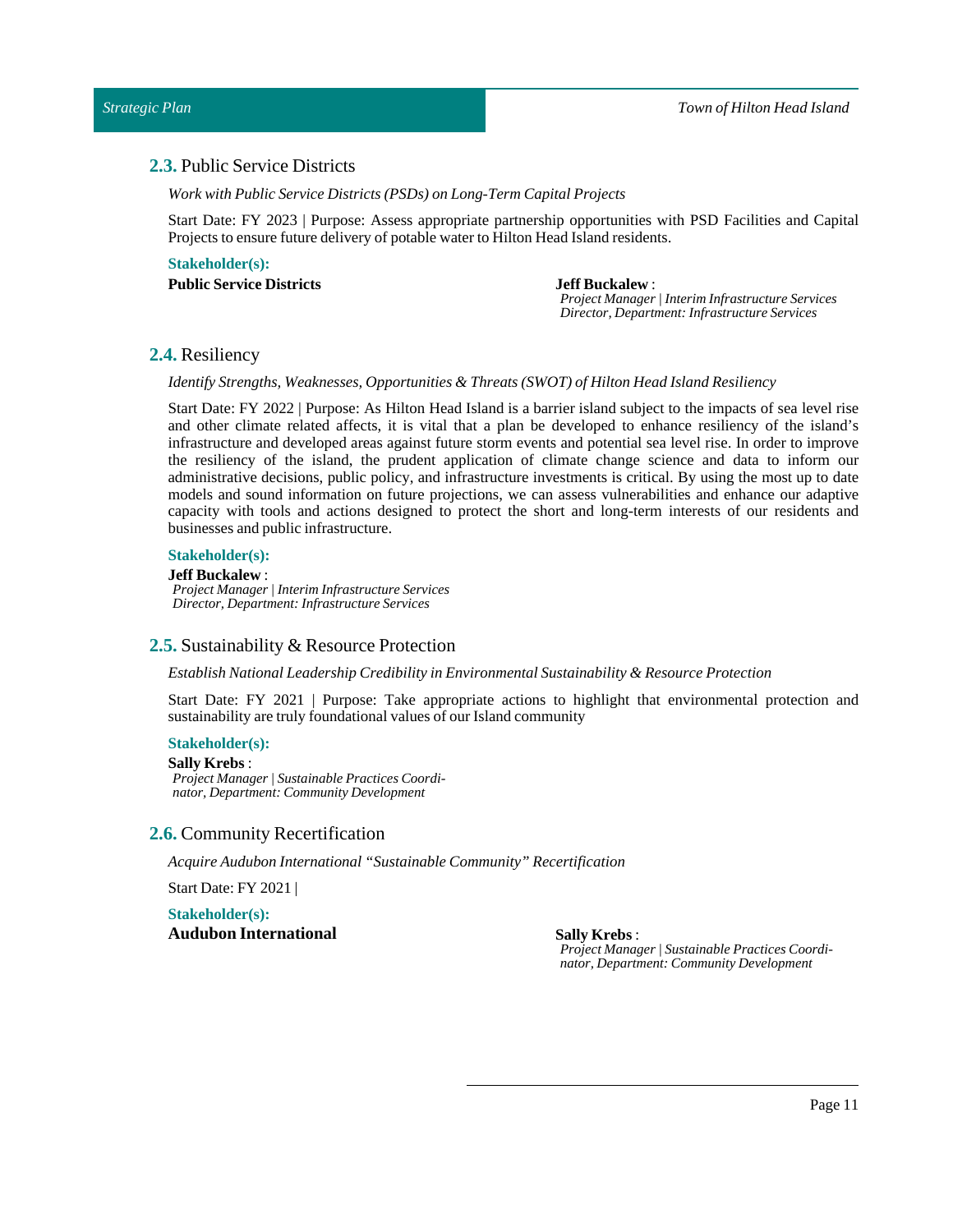# <span id="page-11-1"></span><span id="page-11-0"></span>**3. Revitalized Economy**

*Create an Island-appropriate economy that has sufficient depth and breadth to attract and support a diverse resident, visitor, and business population.*

# **3.1.** Business Licensing

*Adopt Municipal Association of South Carolina (MASC) Model BusinessLicense Ordinance*

Start Date: FY 2021 | Purpose: Take such legislative actions as necessary in order to ensure compliance with the requirements of Act 176 of 2020, the South Carolina Business License Standardization Act.

#### **Stakeholder(s):**

#### **Businesses**

# **Municipal Association of South Carolina**

**April Akins**: *Project Manager| Revenue Services Manager, Department: Finance*

# <span id="page-11-2"></span>**3.2.** Property Plan

#### *DevelopTown-Owned Property Management, Asset Management & Utilization Plan*

Start Date: FY 2021 | Purpose: Comprehensively review and assess the approximately 1,400 acre inventory of Town-owned properties so as to possess a full and complete understanding of the historical acquisition of all Town-owned properties, the sources of funding that were utilized to effectuate the purchase of the properties, and any corresponding restrictions applicable to the use or maintenance of these properties. Once fully understood, develop an asset management plan consistent with existing industry best practices that articulates the life-cycle costs of owning, operating, and maintaining these properties along with expectations on potential public uses and service levels that could be appropriate for each property

### **Stakeholder(s):**

#### **Shawn Colin**:

*Project Manager | Senior Policy Advisor to the Town Manager, Department: Executive*

# <span id="page-11-3"></span>**3.3.** DMO Plan & Performance

#### *Implement Destination Marketing Organization (DMO) Marketing Plan & Measure Performance*

Start Date: FY 2021 | Purpose: Work with the Town's authorized Destination Marketing Organization to adopt and implement an effective marketing plan that places an emphasis on positive community attributes of Hilton Head Island as a place to live, work, and play. Identify any necessary changes and ensure that Town Council feedback is incorporated into the annual marketing plan. Monitor the performance of the Town's authorized Destination Marketing Organization partner with DMO staff to assess performance against stated goals.

#### **Stakeholder(s):**

**Jenn McEwen**: *Project Manager | Director of Cultural Affairs, Department: Office of Cultural Affairs*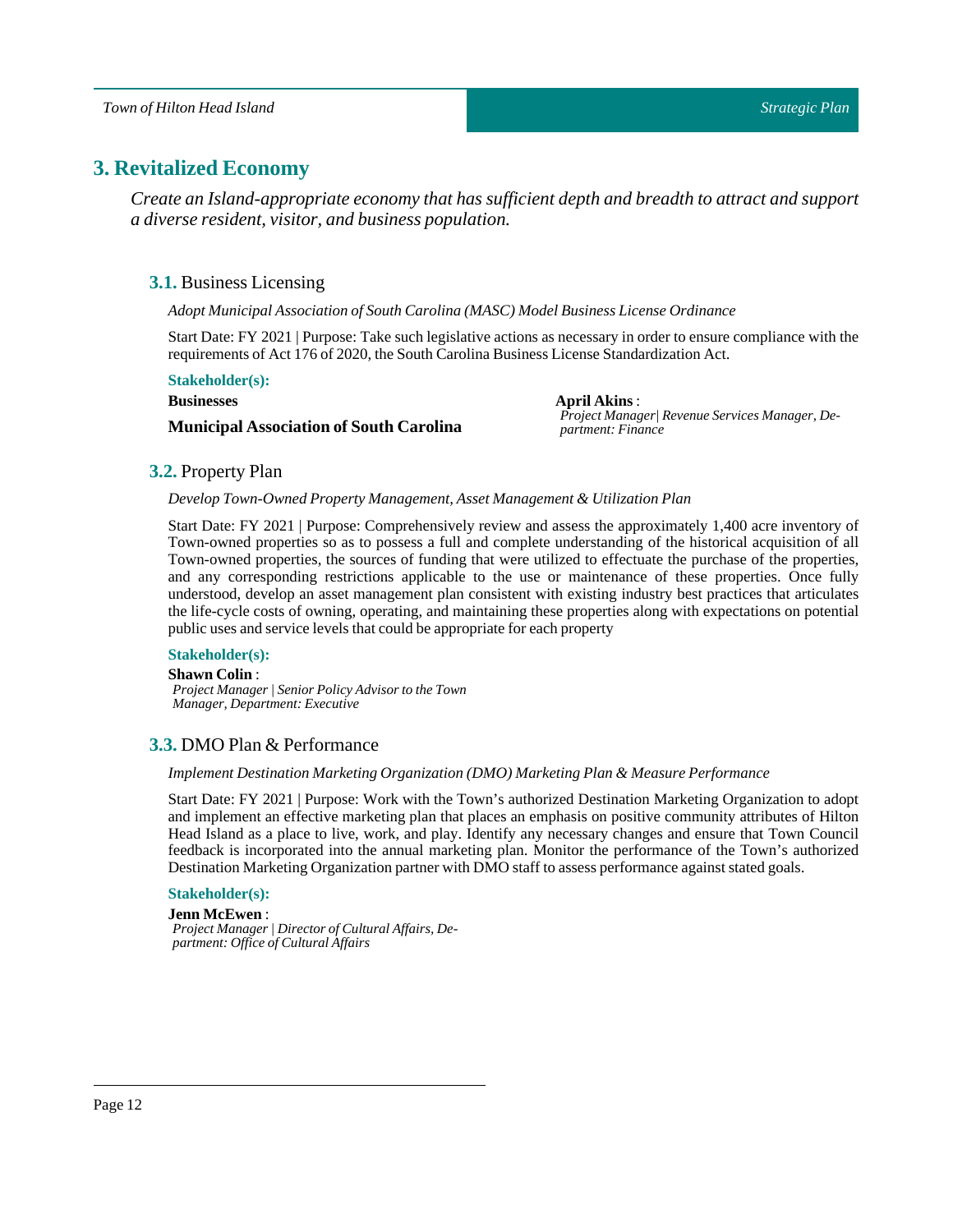# <span id="page-12-0"></span>**3.4.** Economic Development Strategy

#### *Establish Economic Development Strategy*

Start Date: FY 2023 | Purpose: Create an economic development framework and strategic plan to include business retention and expansion, commercial occupancy assessment and targeted recruitment of key business industries.

#### **Stakeholder(s):**

#### **Shawn Colin**:

*Project Manager | Senior Policy Advisor to the Town Manager, Department: Executive*

# <span id="page-12-1"></span>**3.5.** Historic & Cultural Development

#### *Establish a Historic & Cultural District Development Corporation*

Start Date: FY 2023 | Purpose: The Town has expressed a desire to explore the creation of a local economic development/redevelopment corporation with a particular emphasis on examining economic prosperity in some of the historic neighborhoods of northern Hilton Head Island. Such an organization would exist with a mission to assist businesses within a respective geographical area to get started, to succeed and grow, and help develop overall economic growth. The success of this type of organization results in a vibrant and dynamic neighborhood in the process.

### **Stakeholder(s):**

**Joshua Gruber** : *Project Manager | Deputy Town Manager, Department: Executive*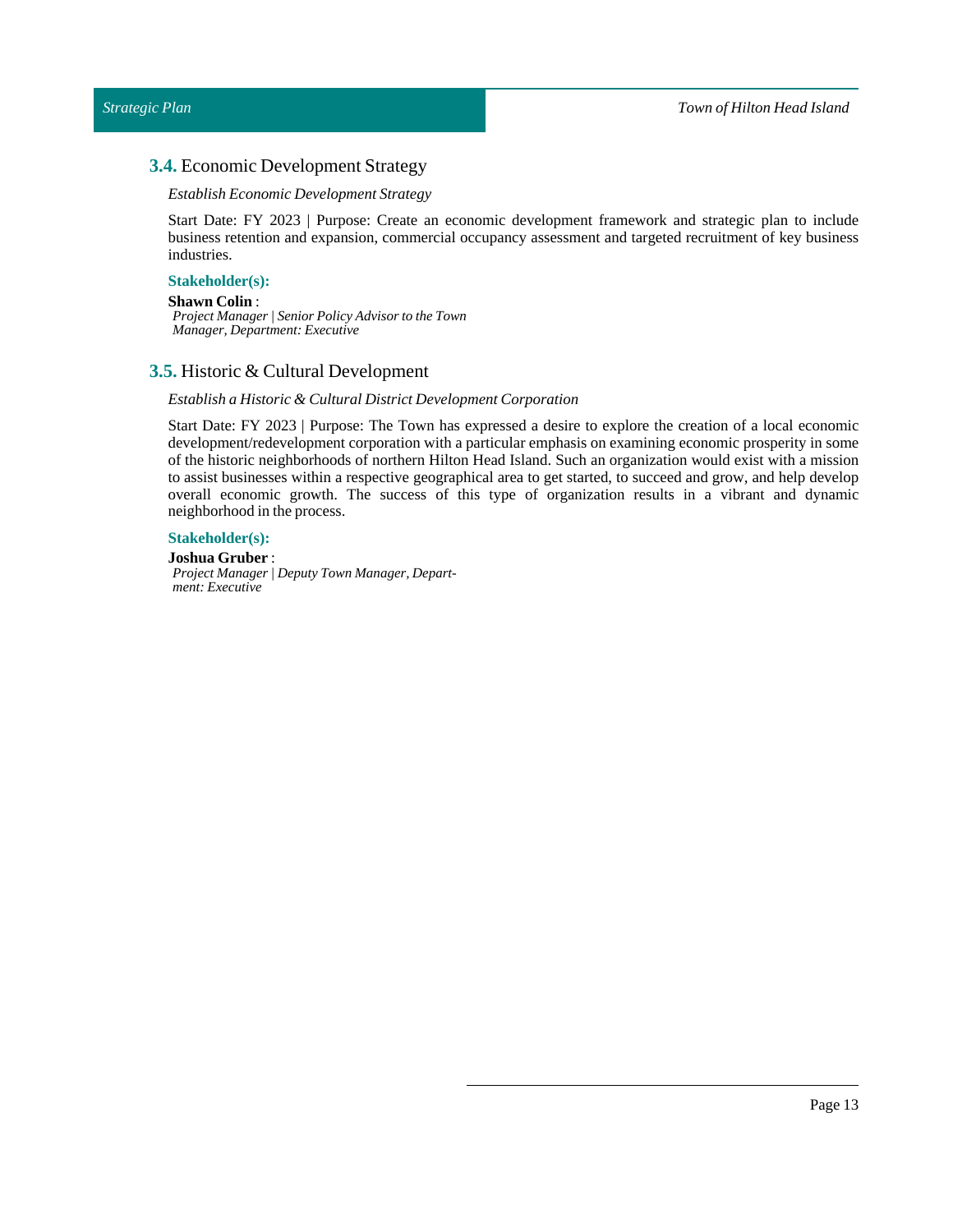*Town of Hilton Head Island*

# <span id="page-13-1"></span><span id="page-13-0"></span>**4. Inclusive Community**

*Foster a multi-dimensional, equitable, and diverse community.*

# **4.1.** Gullah Geechee Plan

*Implement Gullah GeecheeTask Force Work Plan*

Start Date: FY 2021 | Purpose: Implement the Framework for the 16 Top Priority Projects from the Gullah Geechee Preservation Report Recommendations as approved by Town Council in 2019.

**Stakeholder(s): Gullah Geechee Task Force Sheryse DuBose** :

*Project Manager | Historic Neighborhoods Preservation Administrator, Department: Community Development*

# <span id="page-13-2"></span>**4.2.** USCB Partnership

*Establish Public Institutional Partnership with USCB to Support Arts & Cultural Organizations*

Start Date: FY 2021 | Purpose: Explore the creation of a public-private partnership with the University of South Carolina – Beaufort (USCB), and the Arts Center of Coastal Carolina (ACCC) in order to secure the long-term viability and economically efficient usage of public arts facilities.

#### **Stakeholder(s):**

| University of South Carolina – Beaufort | Joshua Gruber                      |
|-----------------------------------------|------------------------------------|
| <b>Arts Center of Coastal Carolina</b>  | Project Manager<br>ment: Executive |

**Joshua Gruber** :  $P$  *Peputy Town Manager, Depart-*

# <span id="page-13-3"></span>**4.3.** HUD/CDBG Program

*Adopt Annual HUD/CDBG Entitlement Program*

Start Date: FY 2021 | Purpose: Obtain approval of annual action plan for HUD/CDBG entitlement program funds.

# **Stakeholder(s): HUD Marcy Benson**:

*Project Manager | Senior Grants Administrator, Department: Executive*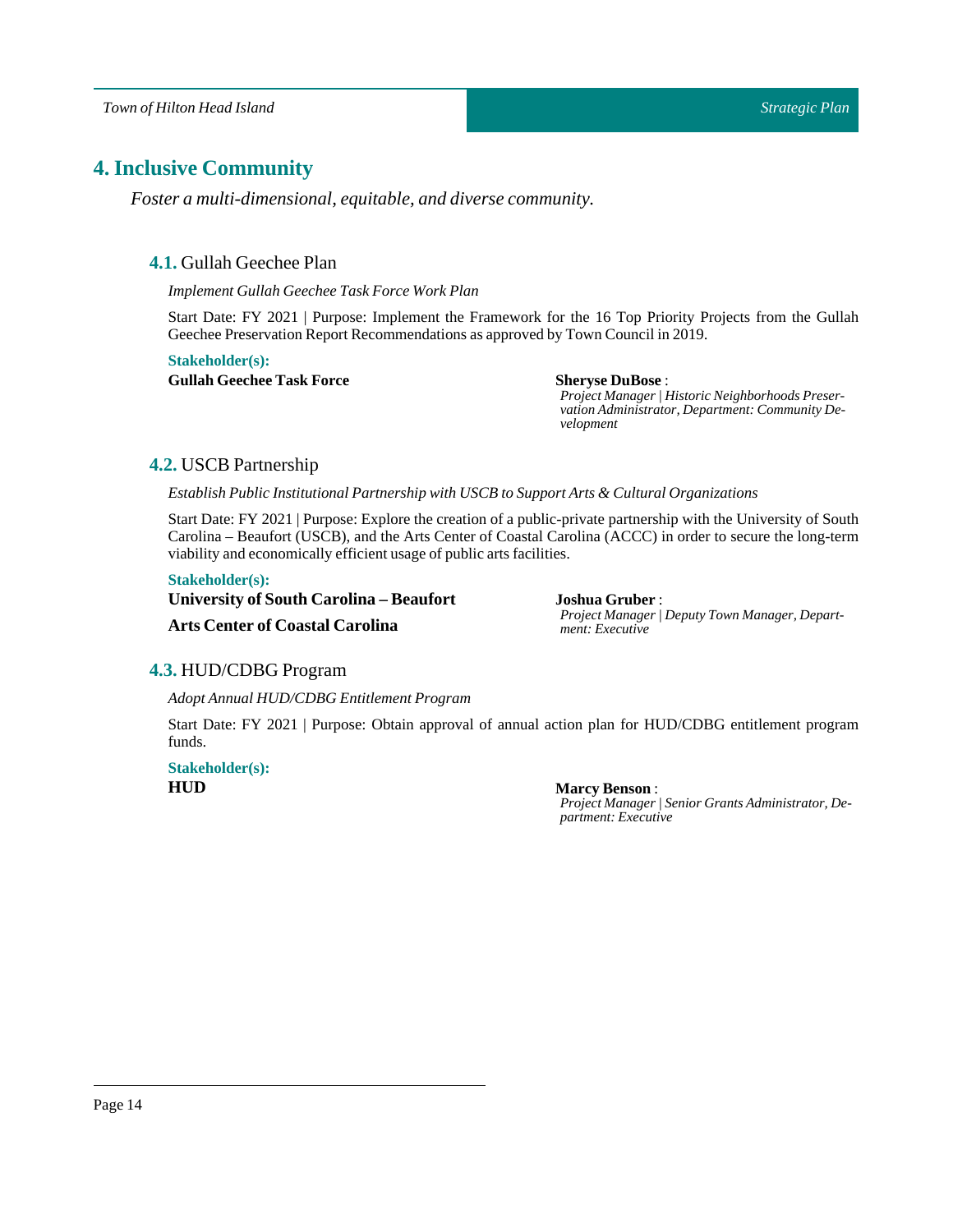# <span id="page-14-0"></span>**4.4.** Landmarks

#### *DevelopLandmark Protection Program*

Start Date: FY 2023 | Purpose: In coordination with various external stakeholder organizations, develop a historic landmark protection program that will ensure preservation of irreplaceable sites that possess culturally significant sites, structures and/or architecture located on Hilton Head Island. Research the need to create potential ordinances, regulations, or a zoning district amendments in order to achieve these goals or to otherwise offer additional protection to historical and culturally significant sites.

# **Stakeholder(s):**

# **Sheryse DuBose** :

*Project Manager | Historic Neighborhoods Preservation Administrator, Department: Community Development*

# <span id="page-14-1"></span>**4.5.** Community Engagement

#### *Conduct Community Engagement Survey*

Start Date: FY 2023 | Purpose: Utilize a survey or series of surveys to help assess the overall community sentiment regarding the quality of resident life on the Island to include criteria such as the quality and expectations in delivering public services, opinions on public infrastructure and views towards the quality of existing public facilities, thoughts regarding general public trust and opinions on public engagement.

#### **Stakeholder(s):**

**AngieStone** : *Project Manager | Assistant Town Manager, Department: Executive*

# <span id="page-14-2"></span>**4.6.** Mitchelville Plan

#### *Assist with Implementing Mitchelville Master Plan*

Start Date: FY 2021 | Purpose: Provide proactive support and guidance to the Historic Mitchelville Freedom Park organization in their pursuit of successfully implementing their Town approved MasterPlan.

#### **Stakeholder(s):**

**Jayme Lopko** : *Project Manager | Senior Planner, Department: Community Development*

### <span id="page-14-3"></span>**4.7.** Art & Culture

*Incorporate Public Art & Culture Projects into New & Existing Parks*

Start Date: FY 2021 |

#### **Stakeholder(s):**

#### **Jenn McEwen**:

*Project Manager | Director of Cultural Affairs, Department: Office of Cultural Affairs*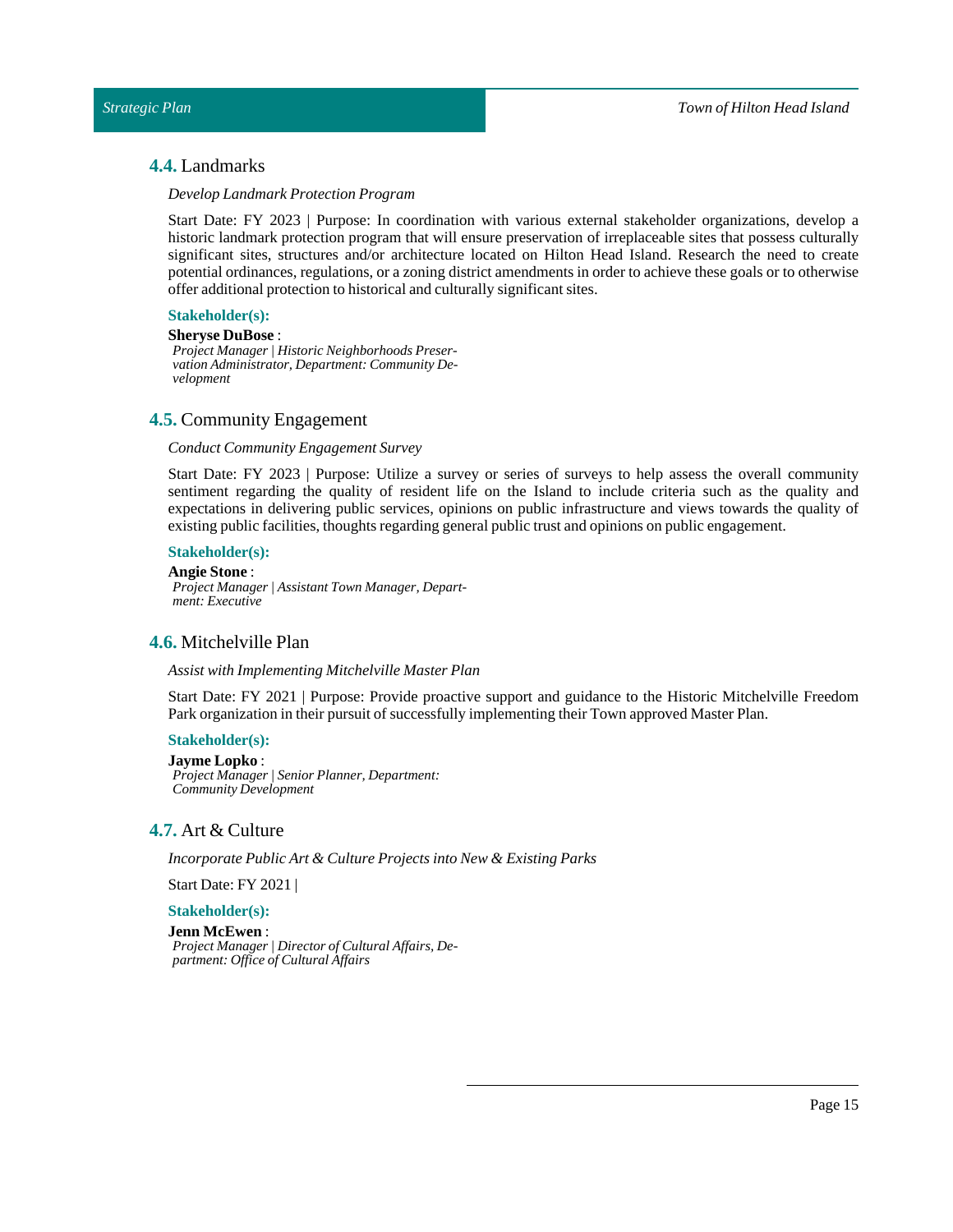# <span id="page-15-1"></span><span id="page-15-0"></span>**5. Connected Community**

*Facilitate true connectivity in Island physical, social, and cultural environments.*

# **5.1.** St. James Baptist Church

*Assist with St. James Baptist Church Relocation*

Start Date: FY 2020 | Purpose: To assist St. James Baptist Church and Beaufort County in the successful relocation of the church congregation to a mutually agreed upon location that will meet the needs of the church and of the greater community.

#### **Stakeholder(s):**

**St. James Baptist Church Joshua Gruber** :

*Project Manager | Deputy Town Manager, Department: Executive*

# <span id="page-15-2"></span>**5.2.** e-Bikes & e-Scooters

*Adopt e-Bike & e-Scooter Usage/Regulations*

Start Date: FY 2021 | Purpose: To prepare a detailed legal analysis of e-scooters and e-bikes usage with sufficient information to consider and formulate a Town Council policy for each device.

# **Stakeholder(s):**

**Diane Busch**: *Project Manager | Staff Attorney, Department: Legal*

# <span id="page-15-3"></span>**5.3.** Mid-Island Plan

#### *Adopt Mid Island Redevelopment Strategy & Park Master Plan*

Start Date: FY 2022 | Purpose: Plan and design a Mid Island Redevelopment Plan anchored by a public park and open space, located at the Town-Owned portion of the former Port Royal Planters Row Golf Course, to attract investment and build community.

#### **Stakeholder(s):**

**Jennifer Ray** : *Project Manager | Capital Program Manager, Department: Infrastructure Services*

# <span id="page-15-4"></span>**5.4.** Growth Plan

#### *Develop Hilton Head Island Growth Framework & Illustrative Master Plan*

Start Date: FY 2022 | Purpose: The development of a growth framework for Hilton Head Island will be an invaluable tool that will guide Town leaders in achieving a strong and vibrant livable community. A growth framework is not about centralized command and control but rather, a way to anticipate needs, coordinate efforts, and draw a path to a vision thatis collectively held by the community. Planning of this nature will help to inform infrastructure and services investments, balance demands for growth with the need to protect the environment and enhance the overall livability, prosperity and equity within the Town. The development of an Island Growth Framework and a corresponding Illustrative Master Plan will transform this vision into implementation and ensure that the scare resource of space will guide all future development, direct the calibration of the Town's LMO and help facilitate the implementation of appropriate design performance standards.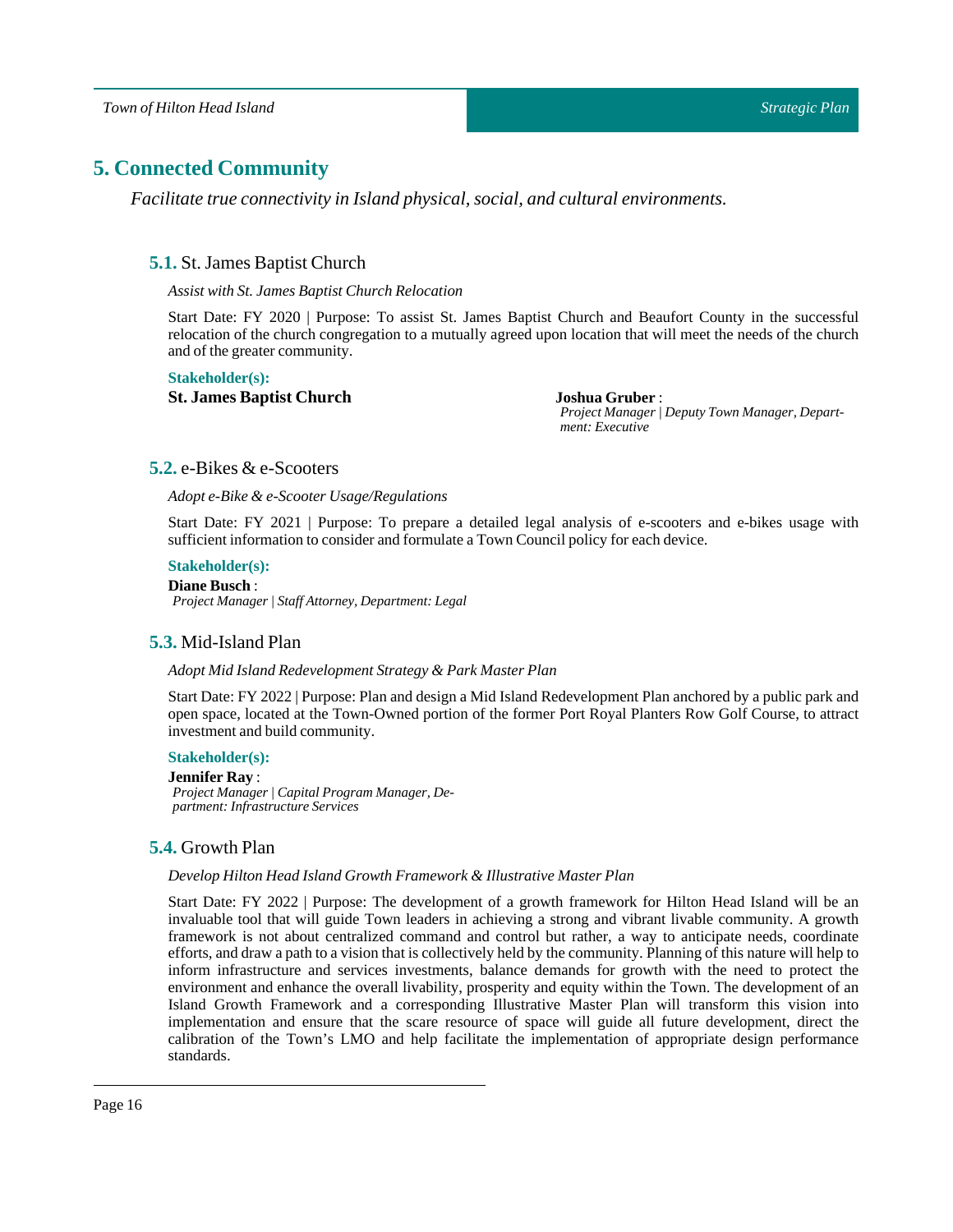# Stakeholder(s):

**Christopher Yates** : *Project Manager | Interim Community Development Director, Department: Community Development*

# <span id="page-16-0"></span>**5.5.** LMO

*Conduct Strengths, Weaknesses, Opportunities & Threats (SWOT) Analysis of Land Management Ordinance (LMO)*

Start Date: FY 2023 | Purpose: Utilize a SWOT analysis of the Town's Land Management Ordinance (LMO) as an assessment tool that will identify the core strengths, weaknesses, opportunities, and threats of the existing code regulations. This will be accomplished via a realistic, fact-based, data-driven analysis of the current LMO and will utilize diverse voices to achieve fresh perspectives and new ideas as to any potential changes that may be necessary to achieve the community's identified land development goals and smart growth framework.

#### **Stakeholder(s):**

#### **Teri Lewis** :

*Project Manager | Deputy Community Development Director, Department: Community Development*

# <span id="page-16-1"></span>**5.6.** Website

#### *UpdateTown Website*

Start Date: FY 2021 | Purpose: Develop and launch the new Town website to enhance civic engagement by providing an innovative platform for information aboutthe Town's government, values, and services.

#### **Stakeholder(s):**

**Rene Phillips** : *Project Manager | Web Developer, Department: Technology & Innovation*

#### <span id="page-16-2"></span>**5.7.** Fiber/Cellular Capabilities

*Conduct Strengths, Weaknesses, Opportunities & Threats (SWOT) Analysis of High Speed Fiber/Cellular Capabilities*

Start Date: FY 2023 | Purpose: To understand existing and future needs for broadband supply and demand in different community segments and improve wireless call quality and reliability through the expansion of 5G service for the island.

### **Stakeholder(s):**

#### **John Tuttle** :

*Project Manager | Technology & Innovation Director, Department: Technology & Innovation*

# <span id="page-16-3"></span>**5.8.** Social Media

#### *Establish Sustainable Environmental Practices Social Media Campaign*

Start Date: FY 2023 | Purpose: The Town places special interest in protecting the environment and supporting environmentally sustainable practices are a clear mandate of the adopted Our Plan. In order to communicate with the greater Hilton Head Island community the Town will engage in a purposeful social media campaign that provides public education, resources and furthers the Town's goals of supporting environmental sustainability.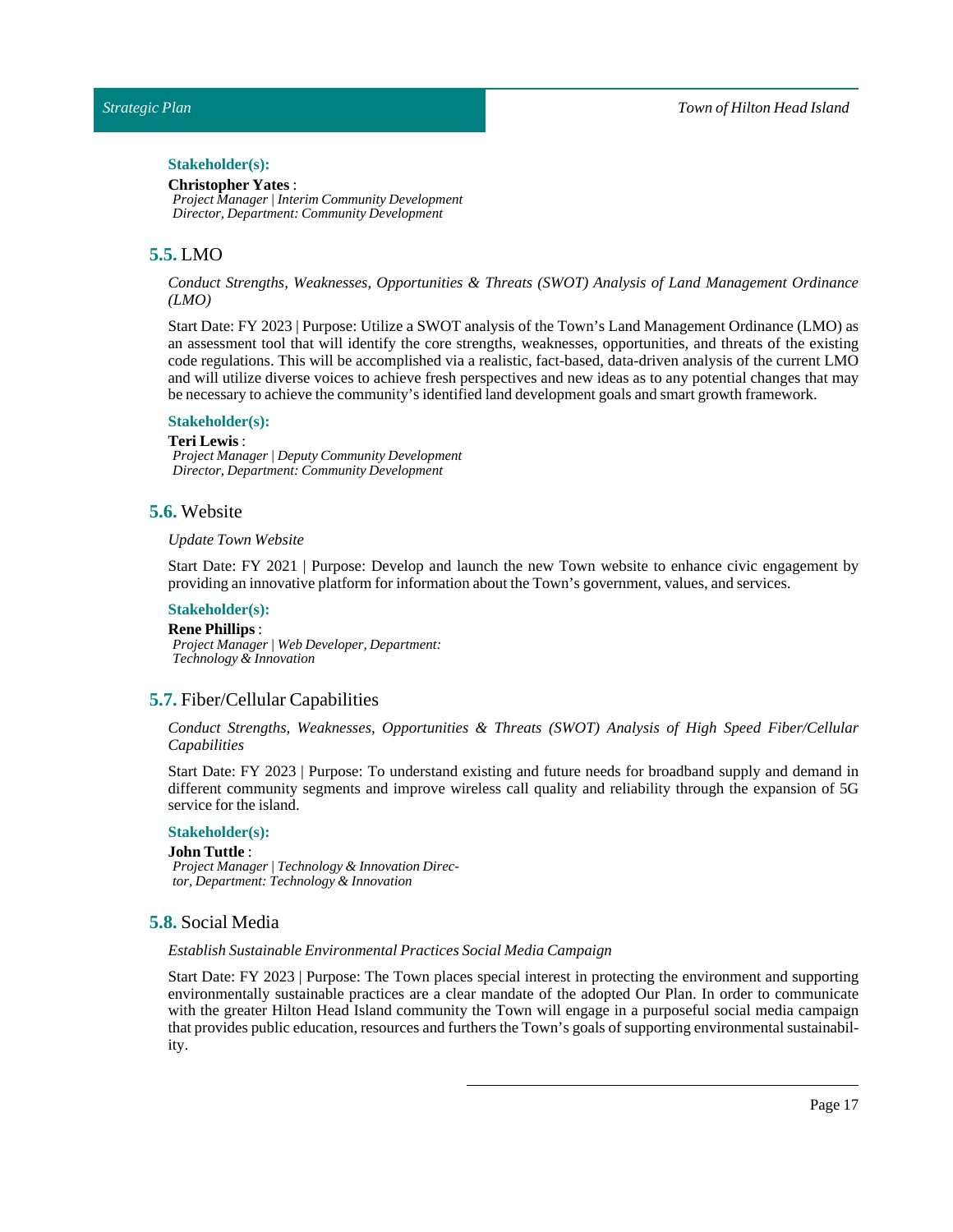# *Town of Hilton Head Island*

# $Stakeholder(s):$

# **Carolyn Grant** :

*Project Manager | Communications Director, Department: Communications*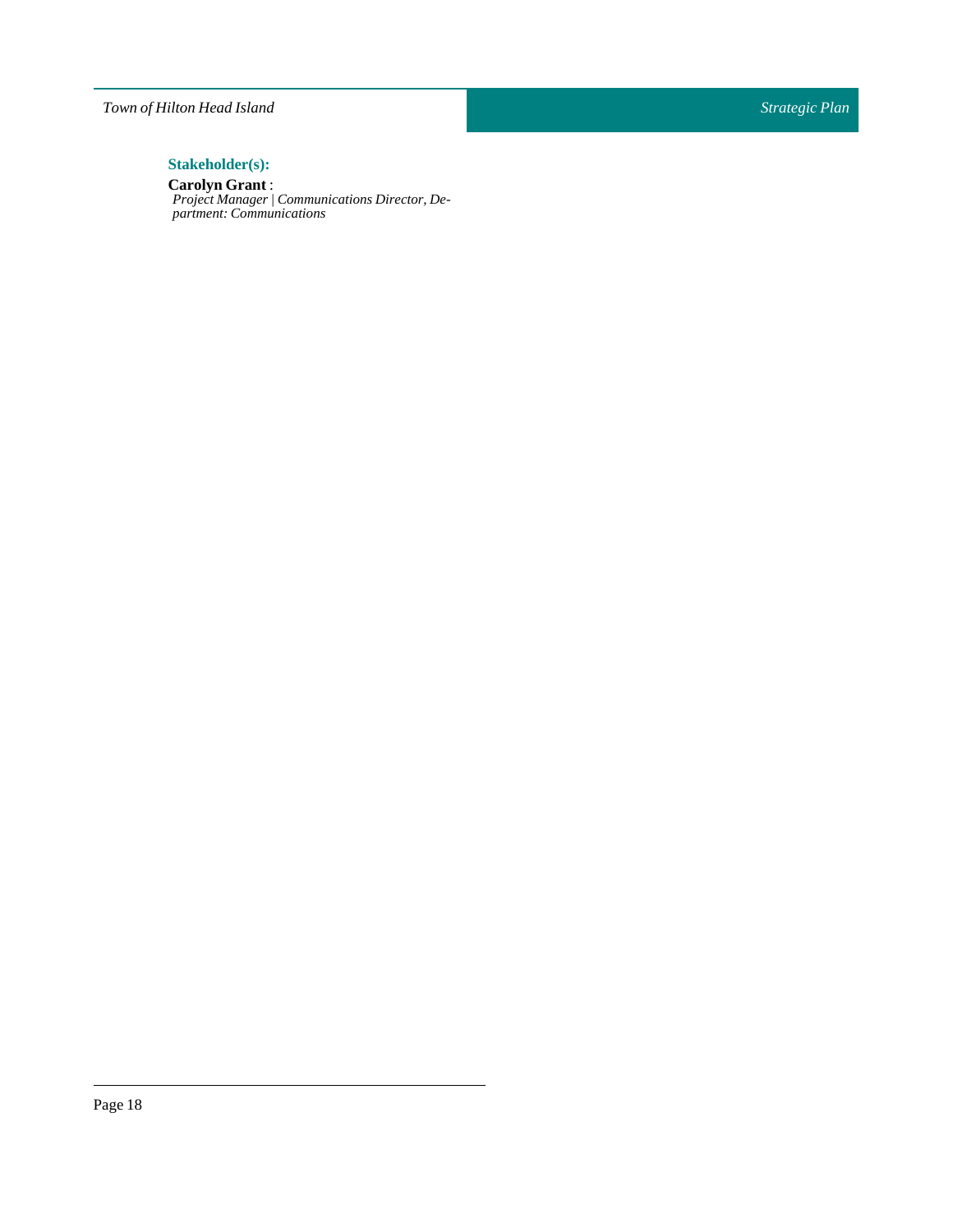# <span id="page-18-1"></span><span id="page-18-0"></span>**6. Regional Focus**

*Evaluate how regional expansion will impact immediate and future social, economic, and political planning and policy.*

### **6.1.** Impact Fee

*Assess Revisions of Beaufort County Impact Fee*

Start Date: FY 2021 | Purpose: Review of proposed update to Beaufort County Impact Fees including projects, funding arrangement and consideration of an updated Intergovernmental Agreement

**Stakeholder(s): Beaufort County Shawn Colin**:

*Project Manager | Senior Policy Advisor to the Town Manager, Department: Executive*

# <span id="page-18-2"></span>**6.2.** Housing Trust Fund

*Assess Creation of Regional HousingTrust Fund*

Start Date: FY 2021 | Purpose: Examine the creation of a regional housing authority in conjunction with other regional governmental entities such as Beaufort County, the Town of Bluffton and the City of Hardeeville to oversee and administer a regional affordable housing program.

#### **Stakeholder(s):**

**Jayme Lopko** : *Project Manager | Senior Planner, Department: Community Development*

#### <span id="page-18-3"></span>**6.3.** Transportation Plan

*UpdateLowcountry AreaTransportation Study (LATS)Long-RangeTransportation Plan*

Start Date: FY 2021 | Purpose: The Town is a participating member in the Lowcountry Area Transportation Study (LATS). As a member of this group the Town will participate in the mandatory update of the Long-Range Transportation Plan that will serve to identify both current and future transportation needs as well as provide multi-modal strategies to address identified needs. Through its participation, the Town will ensure that the transportation interests of the greater Hilton Head Island community will receive substantial consideration as part of the plan update process.

#### **Stakeholder(s):**

#### **Shawn Colin**:

*Project Manager | Senior Policy Advisor to the Town Manager, Department: Executive*

# <span id="page-18-4"></span>**6.4.** Regional Meetings

*Establish Reoccurring Regional Joint Meetings between Hilton Head Island & Beaufort County Council*

Start Date: FY 2022 | Purpose: Collaborate with nearby jurisdictions on regional efforts to increase communication and participation between Hilton Head Island and regional municipal, county, and state governments in order to increase open lines of dialogue regarding items of regional significance and to support advocacy efforts related furthering those items.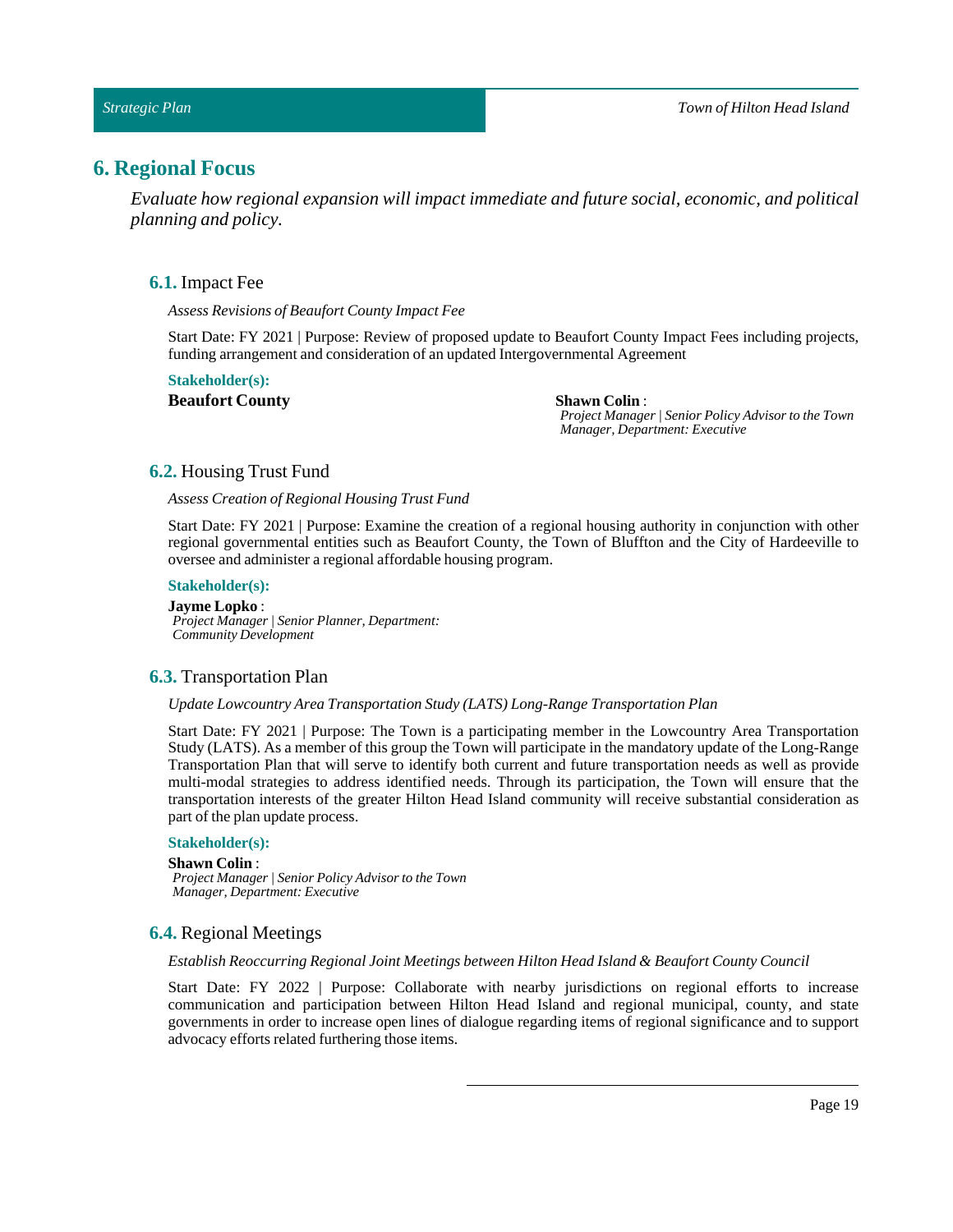# $Stakeholder(s):$

**Hilton Head Island Town Council Beaufort County Council**

**Krista Wiedmeyer** : *Project Manager | Town Clerk, Department: Executive*

# <span id="page-19-0"></span>**6.5.** Multi-Modal Transportation

*Evaluate Access between Hilton Head Island & the Greater Region through Viable Multi-ModalTransportation*

Start Date: FY 2023 | Purpose: To improve the quality of life and promote economic growth within the Town and region via the provision of a synergistic multi-modal transportation system that reduces the reliance of the pubic on single-occupant motor-vehicle trips and enhances the Town's reputation as a proactive steward of the environment.

# **Stakeholder(s):**

**DarrinShoemaker** : *Project Manager | Traffic Engineer, Department: Infrastructure Services*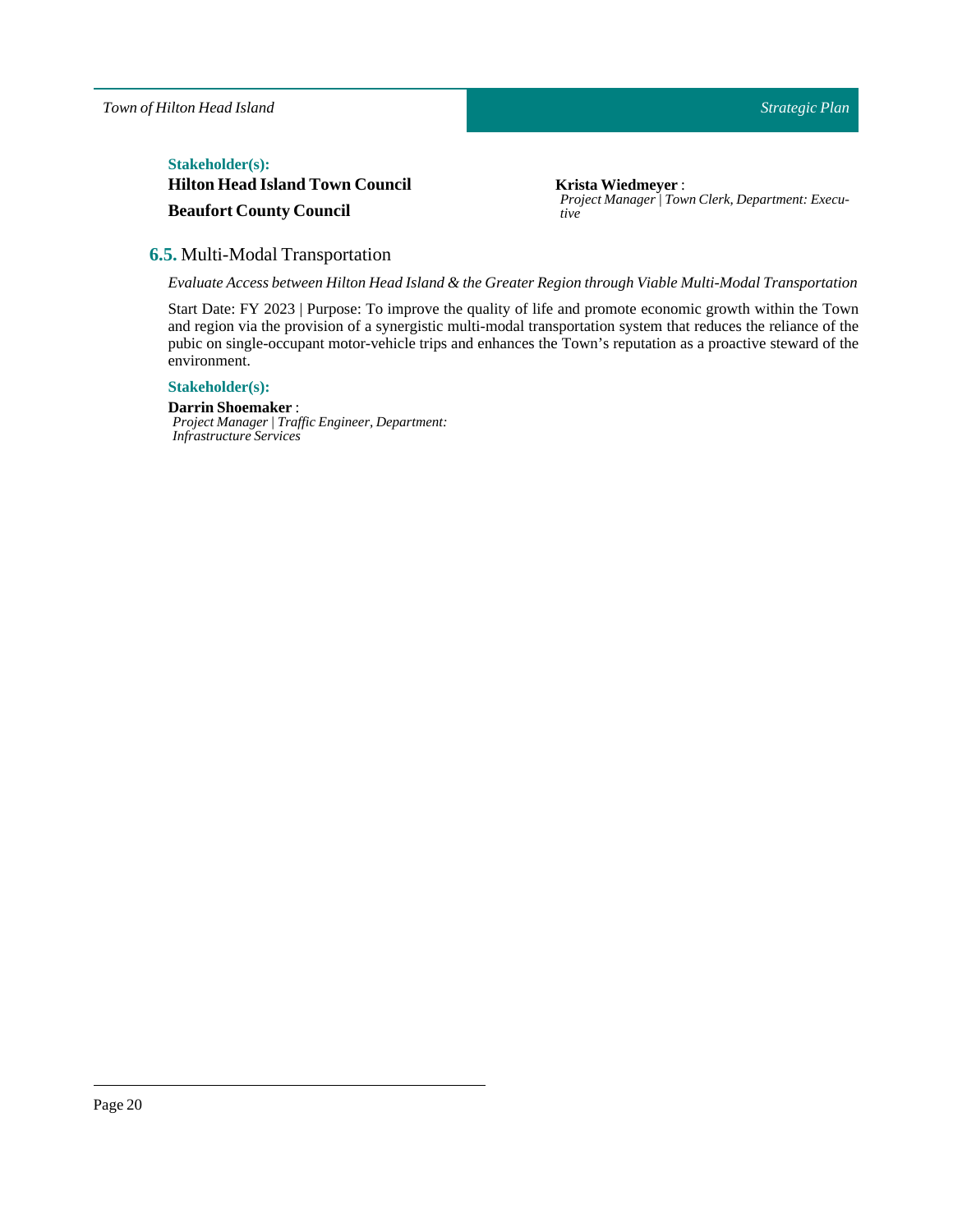#### *Strategic Plan*

# <span id="page-20-1"></span><span id="page-20-0"></span>**7. 'Right-Sized' Infrastructure**

*Align the community's physical, environmental, and social values with the Capital Improvements Program (CIP) and infrastructure planning.*

# **7.1.** Housing Strategy

#### *Implement Workforce & Affordable Housing Strategy*

Start Date: FY 2020 | Purpose: Work with Hilton Head Island Town Council to develop appropriate policies that will support the growth and expansion of workforce and affordable housing opportunities on the Island. Beginning inFiscal Year 2019, Town Council made this initiative a priority and adopted the Workforce Housing Strategic Plan. The following is continued work towards implementing recommendations and using research from this plan.

#### **Stakeholder(s):**

**Jayme Lopko** : *Project Manager | Senior Planner, Department: Community Development*

# <span id="page-20-2"></span>**7.2.** Gateway Corridor Plan

#### *Develop William Hilton Parkway Gateway Corridor Plan*

Start Date: FY 2021 | Purpose: Execute the goals and objectives outlined in the adopted "Guiding Principles for the US278 Gateway Corridor Project" as a comprehensive corridor improvement plan stretching from the mainland to the Cross Island Parkway and any/all ancillary or affected areas included therein.

#### **Stakeholder(s):**

**Shawn Colin**: *Project Manager | Senior Policy Advisor to the Town*

*Manager, Department: Executive*

# <span id="page-20-3"></span>**7.3.** Main Street

#### *Assess Main Street Right-of-Way Acquisition*

Start Date: FY 2021 | Purpose: Main Street is a minor arterial and serves as a commercial frontage road to William Hilton Parkway. This and the three side streets connecting William Hilton Parkway offer the traveling public an alternative should there be a wreck, heavy traffic, etc. The poor condition of Main Street portrays a bad image of the Town, as most do not realize it is a private road. A multi-use pathway along this road has been the top priority pathway project of the Planning Commission for the past two years. The Town is therefore considering accepting a public dedication of the Main street Rights-of-Way for improvement and perpetual maintenance.

#### **Stakeholder(s):**

#### **Jeff Buckalew** :

*Project Manager | Interim Infrastructure Services Director, Department: Infrastructure Services*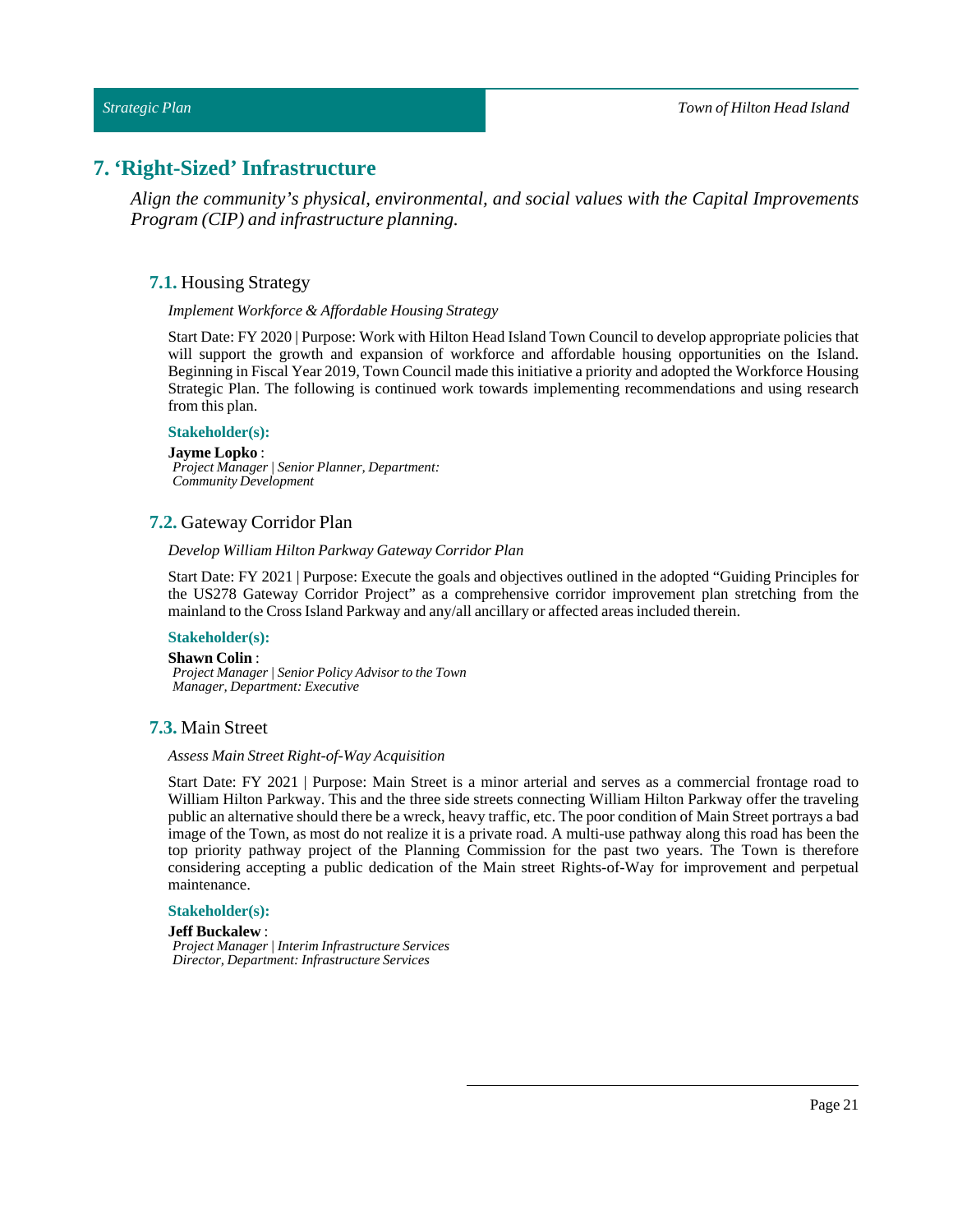# <span id="page-21-0"></span>**7.4.** Community Addressing

### *Adopt Community Addressing Ordinance*

Start Date: FY 2023 | Purpose: In the best interest of public safety for the citizens of the Town of Hilton Head Island, the addressing system, designations, corrections, and updates will utilize whenever possible the best available methods and follow the National Emergency Number Association (NENA) and United States Postal Services (USPS) standards for addressing

### **Stakeholder(s):**

**Joheida Fister** : *Project Manager | Deputy Chief/Fire Marshall, Department: Fire Rescue*

# **National Emergency Number Association United States Postal Service**

# <span id="page-21-1"></span>**7.5.** Traffic Calming

# *AdoptTraffic Calming Policy*

Start Date: FY 2023 | Purpose: Adopt a policy to provide fair and reasonable application of traffic calming measures within previously established neighborhoods and other qualifying public roadways so as to a uniform methodology of installing traffic calming measures that increase public safety and minimize impacts to emergency response services.

# **Stakeholder(s):**

#### **Jeff Buckalew** :

*Project Manager | Interim Infrastructure Services Director, Department: Infrastructure Services*

# <span id="page-21-2"></span>**7.6.** Parkway Toll Booth

#### *Assist with Cross Island ParkwayToll Booth Removal & Reconfiguration*

Start Date: FY 2021 | Purpose: Remove the existing Cross Island Toll Booth infrastructure, reconfigure the roadway and pathway networks through this area, and assess the donation of surplus property to best serve the Town's interests.

#### **Stakeholder(s):**

#### **Jeff Buckalew** :

*Project Manager | Interim Infrastructure Services Director, Department: Infrastructure Services*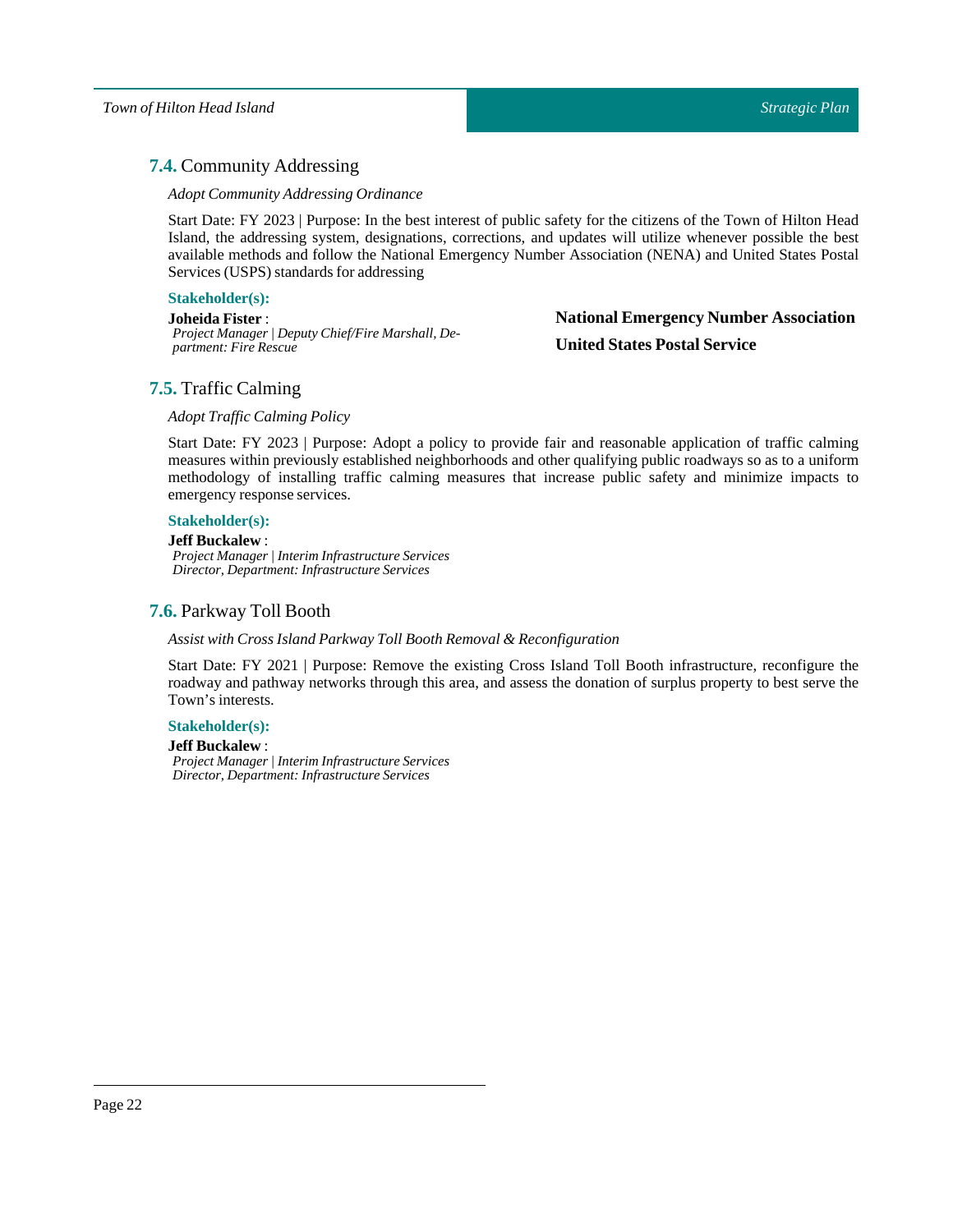# <span id="page-22-0"></span>**7.7.** Capital Improvements

#### *Implement Capital Improvement Program (CIP)*

Start Date: FY 2022 | Purpose: The Capital Improvement Program (CIP) is the Town's five-year program for planning capital improvement needs identified in the Comprehensive Plan, and other adopted Town Plans. The CIP links this Plan to the Comprehensive Plan with fiscal capacity. Capital needs are synchronized with operating expenses and tied to forecasted revenues for the current and up-coming fiscal years. It includes projects that improve or maintain a Town asset including new construction, expansion, renovation, or replacement of facilities and equipment. The program follows a yearly planning and budgeting process including recommendations by the Planning Commission and Parks and Recreation Commission with a budget adopted by Town Council. The following list includes the projects by category adopted as part of the FY22 budget.

### **Stakeholder(s):**

**Jennifer Ray** : *Project Manager | Capital Program Manager, Department: Infrastructure Services*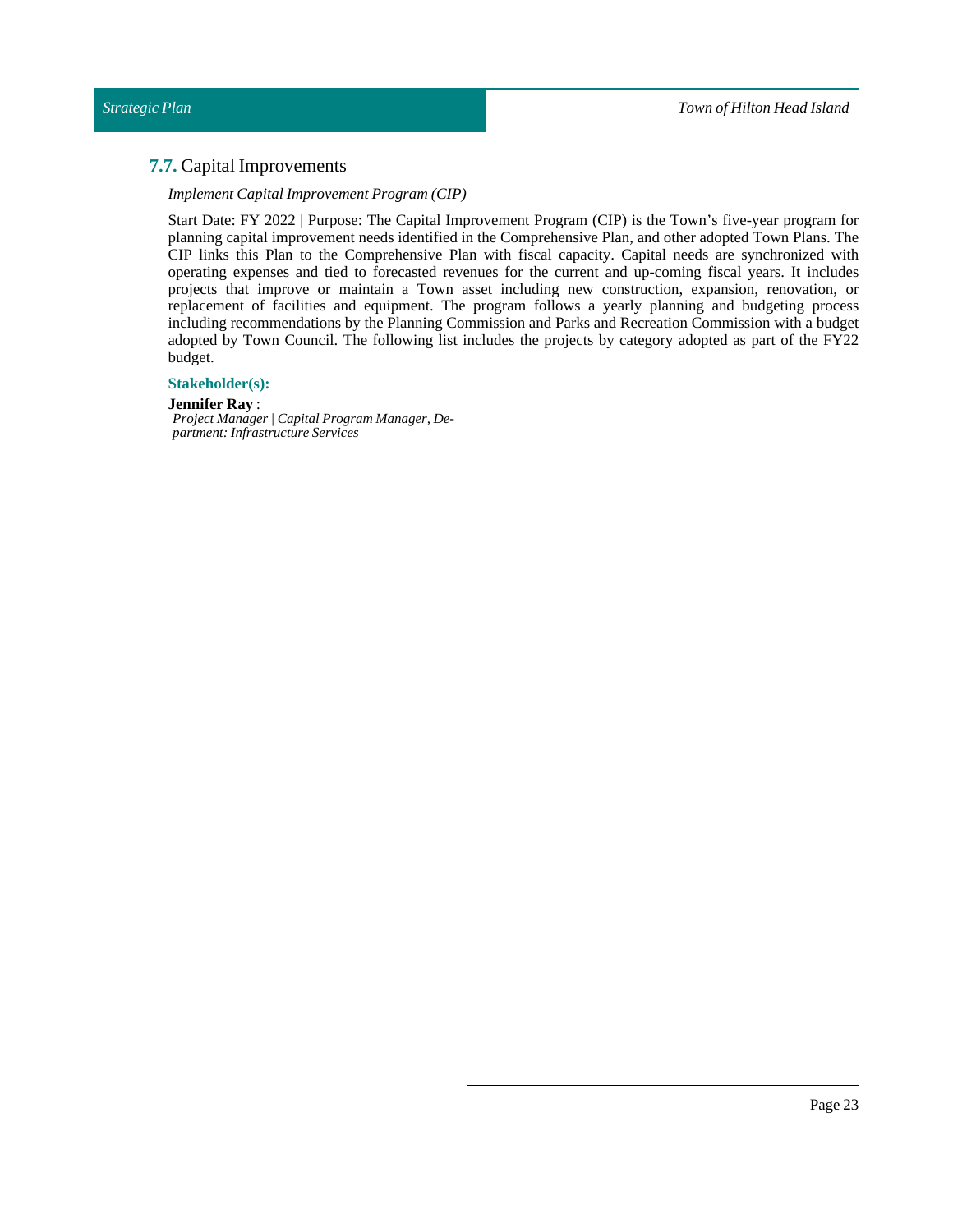# <span id="page-23-1"></span><span id="page-23-0"></span>**8. Parks & Recreation**

*Implement the Parks + Recreation Master Plan.*

# **8.1.** Marketing Plan

*Establish Parks & Recreation Marketing Plan*

Start Date: FY 2021 | Purpose: Create a Parks and Recreation Marketing Plan that will develop effective strategies to promote our Island's best-in-class parks, recreation facilities and programs to improve the knowledge and usage of these valuable public resources by the Island's residents and visitors.

#### **Stakeholder(s):**

#### **Carolyn Grant** :

*Project Manager | Communications Director, Department: Communications*

# <span id="page-23-2"></span>**8.2.** Ford Shell Ring

#### *Assist with Ford Shell Ring Park Development*

Start Date: FY 2021 | Purpose: Participate in County-led effort to develop a passive park at the jointly-owned property to highlight the unique cultural and historical resource.

# **Stakeholder(s):**

#### **Jayme Lopko** : *Project Manager | Senior Planner, Department: Community Development*

# <span id="page-23-3"></span>**8.3.** Northridge Conservation Tract

#### *Establish Beaufort County & Hilton HeadLandTrust Northridge ConservationTract Partnership*

Start Date:FY 2023 |Purpose: Work with representatives from Beaufort County and the Hilton Head Land Trust to pursue the joint development of a new passive park atthe Northridge Tract site.

#### **Stakeholder(s):**

#### **Brian Eber** :

*Project Manager | Environmental Planner, Department: Community Development*

**Beaufort County Hilton Head Land Trust**